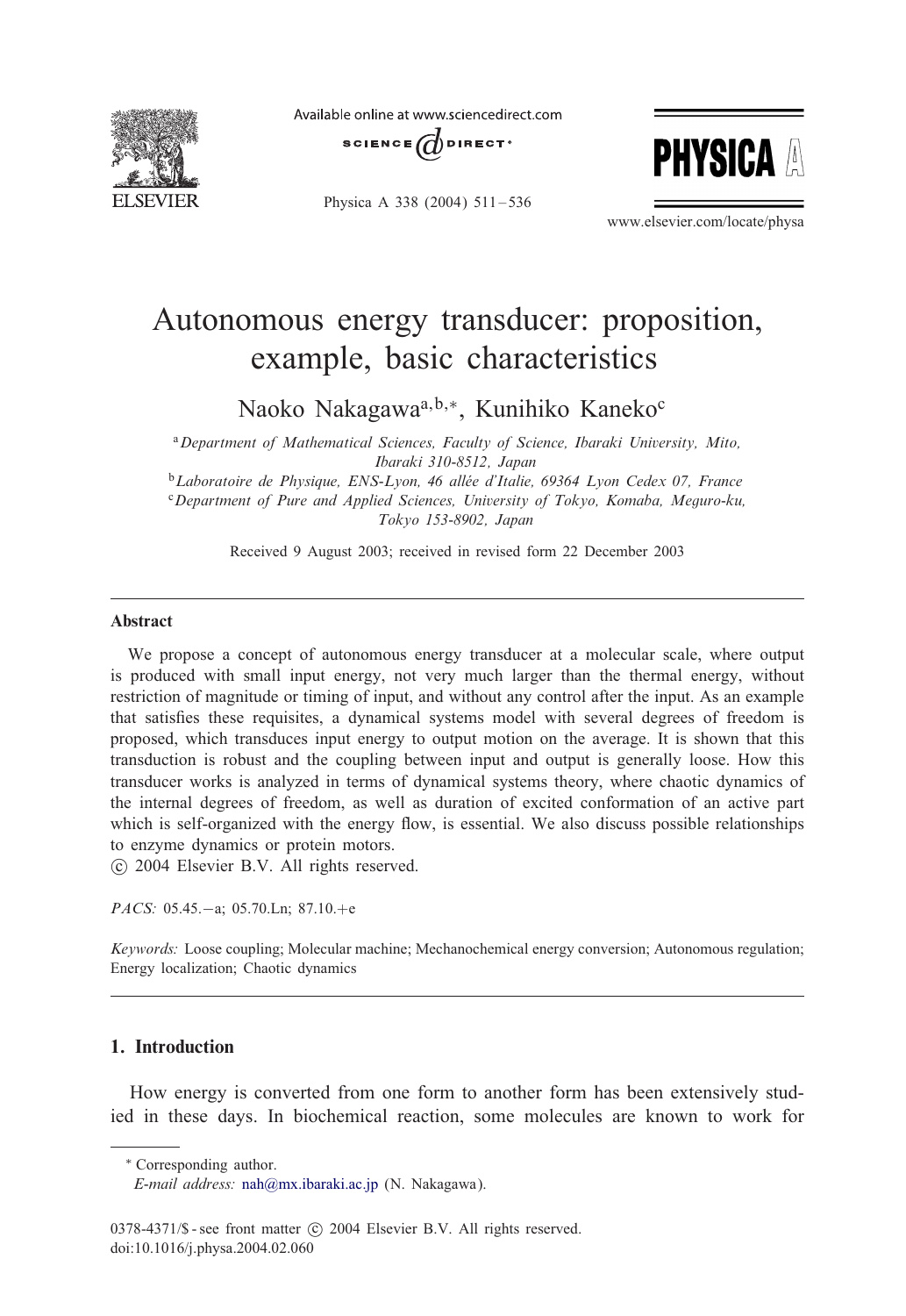"energy transducer". Such energy transduction is important in enzyme function, molecular motor, and so forth, while recent progress in nanotechnology makes us possible even to design a microscopic machine that works as such energy transducer.

The question whether such molecular machine functions in the same way as a macroscopic machine was first addressed up by Oosawa  $[1,2]$  as a dichotomy between tight and loose coupling between input and output. In the tight coupling, chemical energy is converted into mechanical work via definitely scheduled successive conformational changes of molecules, and at each stage the conformational change has one-to-one correspondence to a mechanical work. This mechanism is similar to most of our macroscopic machine. Consider a typical machine with gears. It converts some form of energy to work via several rigid gears, following external operations. Each gear transforms one kind of motion to another directly and instantaneously, where fluctuations in the transformation process are negligible.

In contrast, in the loose coupling mechanism, the manner or the route to establish energy conversion does fluctuate by each event, and the energy is not necessarily converted all in once at each stage. Here, the amount of output work is not precisely specified, but varies by each event. By repeating trials, the output work extracted from the same amount of input energy (e.g., by a single reaction from ATP to ADP) is distributed with some fluctuations. Oosawa proposed that this loose coupling is a general property of a system that *robustly works* under large thermal fluctuations of the conformation of molecules even though the input energy is not very much larger than the energy of thermal fluctuations.

This problem was first posed in the study of molecular motors, where conversion from chemical energy to directional mechanical work within a fluctuating environment has been studied. Indeed, there are some experimental results suggesting loose coupling mechanisms. For instance, the energy is stored in a molecule over an anomalously long time between the chemical reaction event and emergence of directional motion [\[3\]](#page-24-0), and multiple steps of conversion to work are repeated during molecular processes within one cycle of the chemical reaction [\[4\]](#page-24-0). There the resulting output steps are distributed as is expected in loose coupling mechanism. The required energy per one step could be as small as the order of the energy of thermal fluctuations. For instance, as ATP hydrolysis brings  $20k_BT$  of available energy to biomolecules at room temperature, the estimated consumption of energy per one step will be  $10k_BT$  if the output is two steps, and  $5k_BT$  if it is four steps.

Whether the energy conversion of a biomotor is loose or tight may depend on detailed molecular structure. Still, the question how the energy conversion is possible in loose coupling mechanism is quite general, and can be discussed in any interacting molecules.

One possible mechanism for the loose coupling was proposed as thermal (or Brownian) ratchet [\[5–9\]](#page-24-0) for a molecular motor. There, a unit exhibits a directional motion in an asymmetric potential, with the help of thermal fluctuations, and this ratchet model provides an example of a system converting energy from chemical to mechanical. This conversion is achieved in some non-equilibrium conditions, such as maintained difference of temperature, periodic forcing or switching of potentials.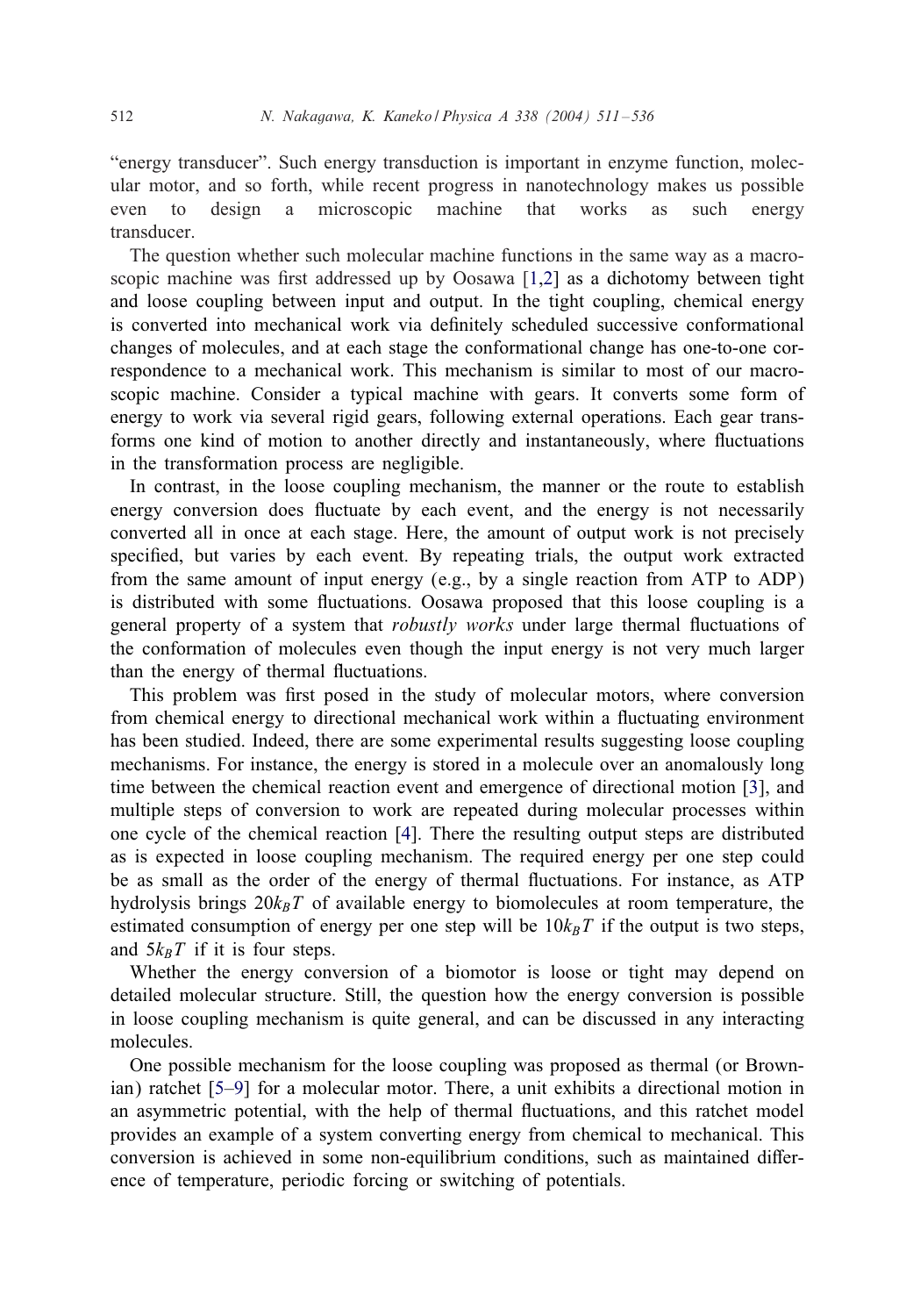<span id="page-2-0"></span>In a molecular system, however, it is difficult to assume some external mechanism to maintain such non-equilibrium condition. Biomolecules often show large conformational 6uctuations. Then controlled external operation to maintain some temperature difference or proper external forcing to specific switching in potential, is hardly available. Considering this difficulty, the question arisen in loose coupling can be restated as follows: *How is energy conversion achieved without external control*? To answer this question, we propose a concept of autonomous energy transducer in Section 2.

The scheme of *energy transduction of autonomous regulation* is proposed in Section 2, which works in a highly fluctuating flexible situation. In the section, we have proposed some conditions for a system to work as autonomous energy transducer. To construct an example of autonomous energy transducer, we introduce a system consisting of interacting molecules with internal dynamics, with referring some aspects of thermal ratchets, in Section [3.](#page-4-0) The specific choice of a model we adopt for this energy conversion is inspired by some experiments suggesting oscillatory molecular dynamics at a time scale of molecular work [\[10,11\]](#page-24-0), whereas we do not pursue to make a direct correspondence with the experiment. Rather, we adopt the model to establish the concept of *autonomous energy transducer*.

By setting up an example of a dynamical systems model that satisfies the conditions given in Section 2, we will show in Section [4](#page-6-0) that the system works as an autonomous energy transducer, and the energy transduction is possible within fluctuating environment. By analyzing the dynamical process of this energy transduction, we find some characteristic features of the dynamics that makes the coupling in this scheme generally loose. In Sections [5](#page-9-0) and [6,](#page-13-0) robust transduction of energy within fluctuating conformation is discussed from the viewpoint of dynamical systems. The proposed mechanism may also shed new light on the function of enzyme in chemical reaction, design of a nano-machine that works at a molecular scale, and biomotors, as will be discussed in Sections [7](#page-18-0) and [8.](#page-21-0)

#### 2. Definition of autonomous energy transducer at molecular scale

We begin by defining a machine what we call "autonomous energy transducer" that works at a molecular scale in the absence of external controls. We postulate three requisites, by abstracting essential features of a system that converts energy within large fluctuations of conformation in molecules.

Consider a system composed of several degrees of freedom. 'Input' is injected into the system through some restricted degrees of freedom of it, which are pre-defined. Then, as a reaction to the input, there arises dynamical change in the system, which leads to 'output' as a typical motionof another set of restricted degrees of freedom. Here, the degrees of freedom for the input and for the output are distinct (for a schematic figure, see Fig.  $1$ ).

The dynamics of the system is given by the interaction among the degrees of the freedom, as well as noise from the heat bath. As a result, the system shows noisy fluctuating behavior, while, if it works as an autonomous energy transducer, input energy is transformed to stochastic output (directional motion or mechanical work)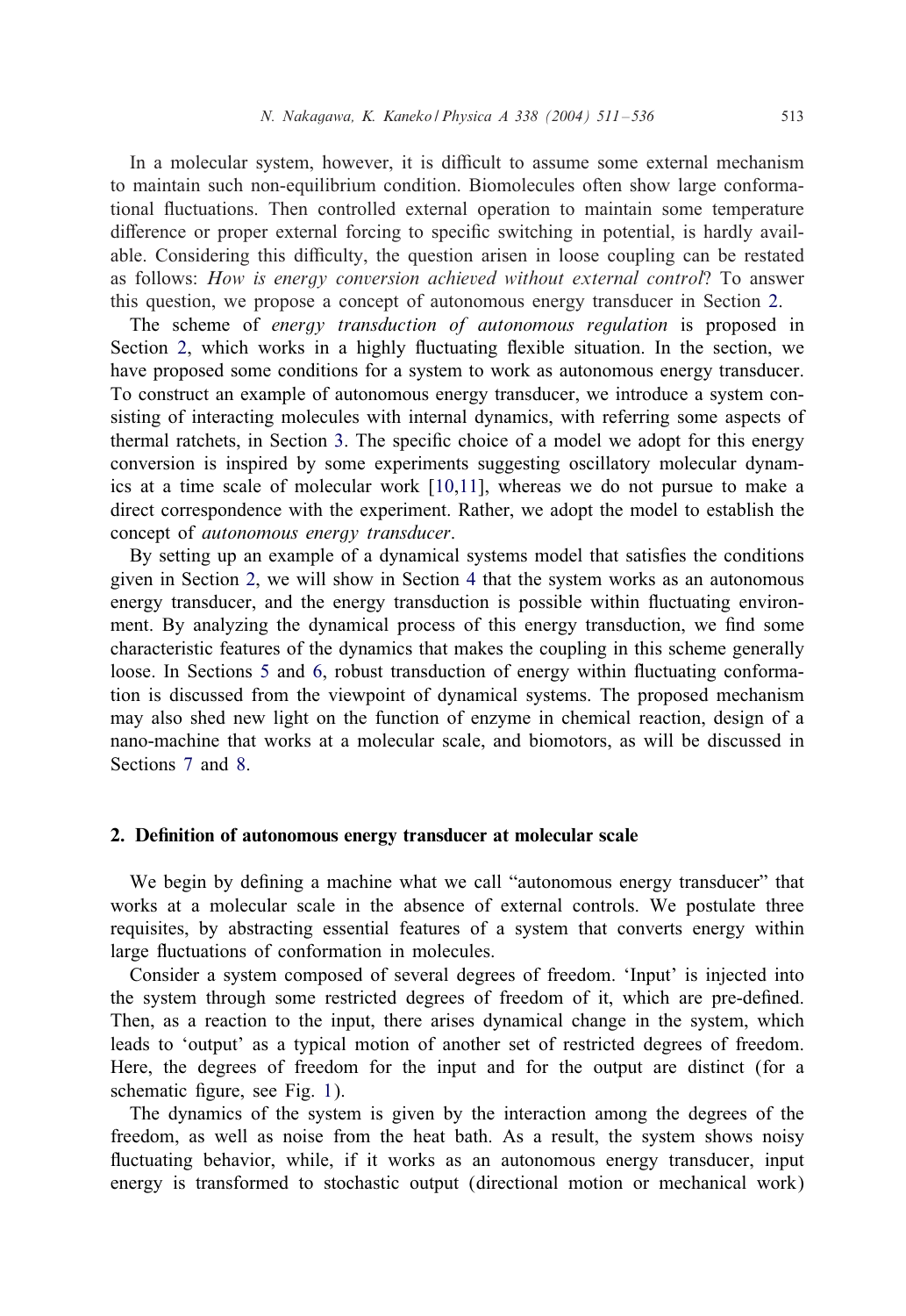<span id="page-3-0"></span>

Fig. 1. Schematic figure for autonomous energy transducer.

through the dynamics. Such energy transducer can work with large fluctuations of conformation of the system, without any external control, once the energy is injected as input.

According to such consideration, at first, we postulate following requisite for the autonomous energy transducer:

- (i) Details in input event are not controlled. Neither the timing of the injection with regard to the molecule fluctuations nor the direction of the input motion is specified precisely. Even the magnitude of the input is not restricted.
- (ii) Once the input is injected, no external control is allowed, and the process is governed by a given rule for temporal evolution, while fluctuations at a molecular scale are inevitable.
- (iii) In spite of this uncontrolled condition, mechanical work or directional 6ow can be extracted from the output motion, on the average. The system adapts itself to produce output, against the change of the input timing, direction, or magnitude.

Then, we address the question how such system is possible. In the present paper, we provide a specific example of a system satisfying this requisite, and discuss its characteristic features which realize the above three conditions.

In constructing a dynamical system satisfying these requisites, we note the following two postulates as a result of the requisites:

(A) *Flexible dynamics*: if the dynamics within the system were rigidly determined, the output should be determined by the input. Then the input–output relation should be tight, and depend on the details of the input such as its timing. To show robust average output motion without external control, some flexibility in the dynamics of the system will be required.

(B) *Energy storage*: If the system is inequilibrium with a heat bath, the directional output is not possible. Here, by an input, the system is set at a non-equilibrium condition. If the relaxation of the system to equilibrium were fast, the internal degrees of freedom would not be relevant to produce output. Then, the output would be directly determined by the input, and again the requisite would not be satisfied. To avoid such direct transduction, the input energy should be stored at some part of the system for a while. During this storage time, the system is not in equilibrium with the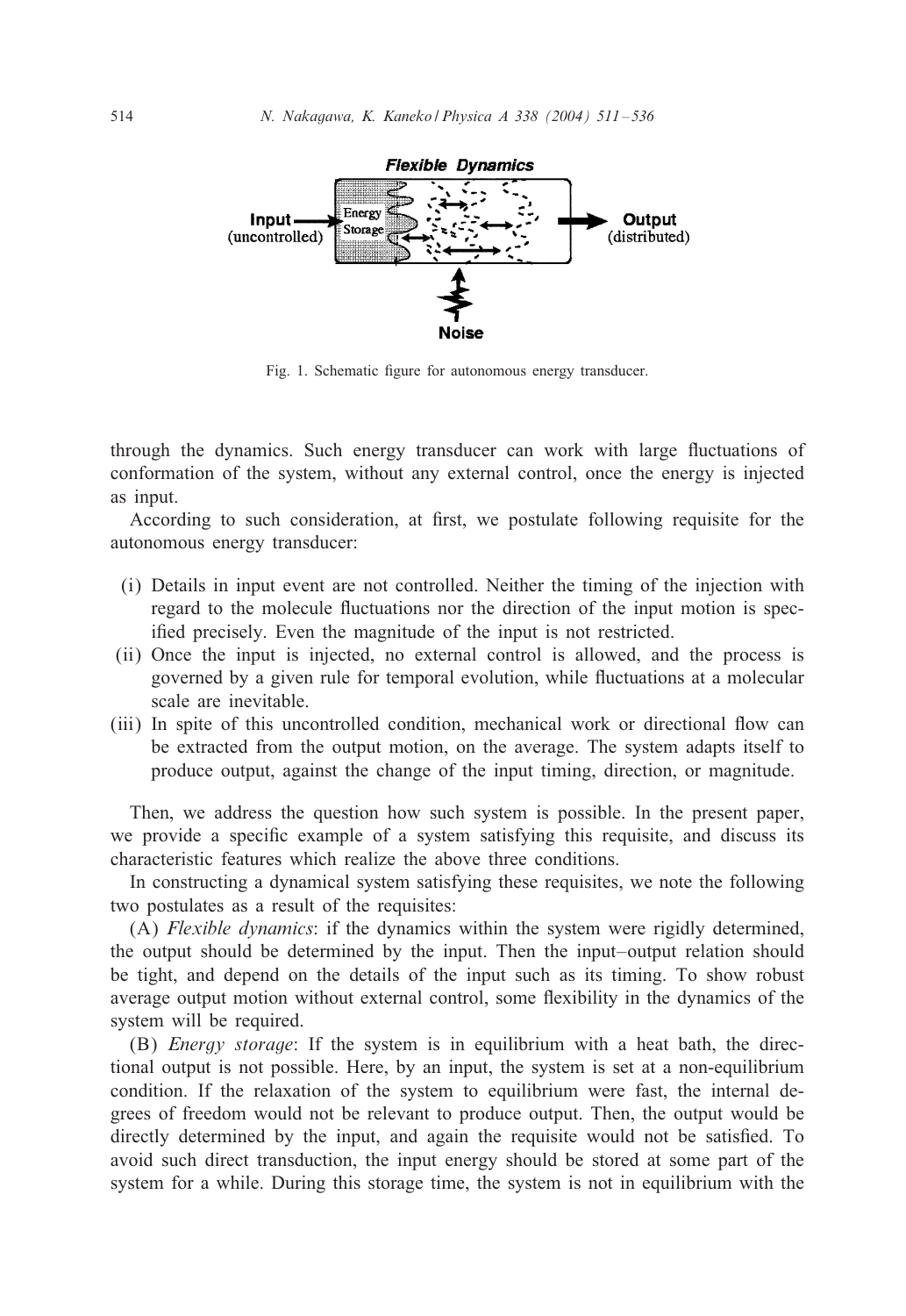<span id="page-4-0"></span>heat bath, and the input energy is not directly transduced to the output as following reasons.

During the time while the energy is stored (B), detailed information of the input (such as the direction or the timing), except the energy value, is lost due to flexible dynamics (A) that are noisy and chaotic. This makes the output distributed. In other words, the input–output relationship is loose, in the sense that the output (i.e., displacement or extracted work) is distributed around its mean. There is a rather general relationship between the variance and the mean of the outputs, as will be shown.

For the energy storage, the interaction within the degrees of freedom have to be somehow restricted. For an output directional motion to appear, on the other hand, interaction with some other degrees of freedom becomes larger, after the stored energy starts to flow out. To make such a qualitative change in the system, flexible dynamics in(A) is required.

## 3. Model

To argue a possible loose coupling mechanism to extract work without external control, we have proposed autonomous energy transducer in Section [2,](#page-2-0) and we postulated two features, i.e., 6exibility in dynamics and energy storage, to construct a dynamical systems model satisfying the requisites (i)–(iii).

In constructing a specific model, we refer to biomotors as a possible example of autonomous energy transducer. For example, in an acto-myosin system, a motor protein (e.g., myosin) moves along the chain of rail proteins, actin. Keeping the structure of acto-myosin system in mind, we adopt a model with a head particle (motor) that can move along a chain. Indeed, thermal ratchet models have this structure in common. In the thermal ratchet model, the head particle interacts with a fixed chain through a given potential with spatial asymmetry. Thermal noise is applied, while some non-equilibrium situation is sustained externally. It may be relevant to contrast our model satisfying the postulates (A) and (B) with the thermal ratchet models.

(A) *Flexible dynamics*: In thermal ratchet models, intrinsic conformational 6uctuations are not explicitly discussed. Instead, external switch of potential is often introduced. In autonomous energy transducer, systems are expected to *behave autonomously* according to their dynamics, to avoid external control, and flexibility in dynamics is postulated. For this purpose we introduce a *flexible chain* as a basic structure for the model. Indeed, large conformational fluctuations are directly observed in single molecules of myosin or actin  $[12,13]$ , which could be connected to the realization of loose coupling mechanism. By adopting spatially asymmetric interaction potential between the head and the elements of the chain, the effective potential is dynamically changing. From the standpoint of a ratchet model, our model might be regarded as a *deformable ratchet*.

(B) *Energy storage*: In contrast to thermal ratchet model, the system here is not sustained at non-equilibrium condition. After an input is introduced to a mode, without any specific control (with regard to the timing), the system evolves autonomously, during which energy is not dissipated immediately. The non-equilibrium situation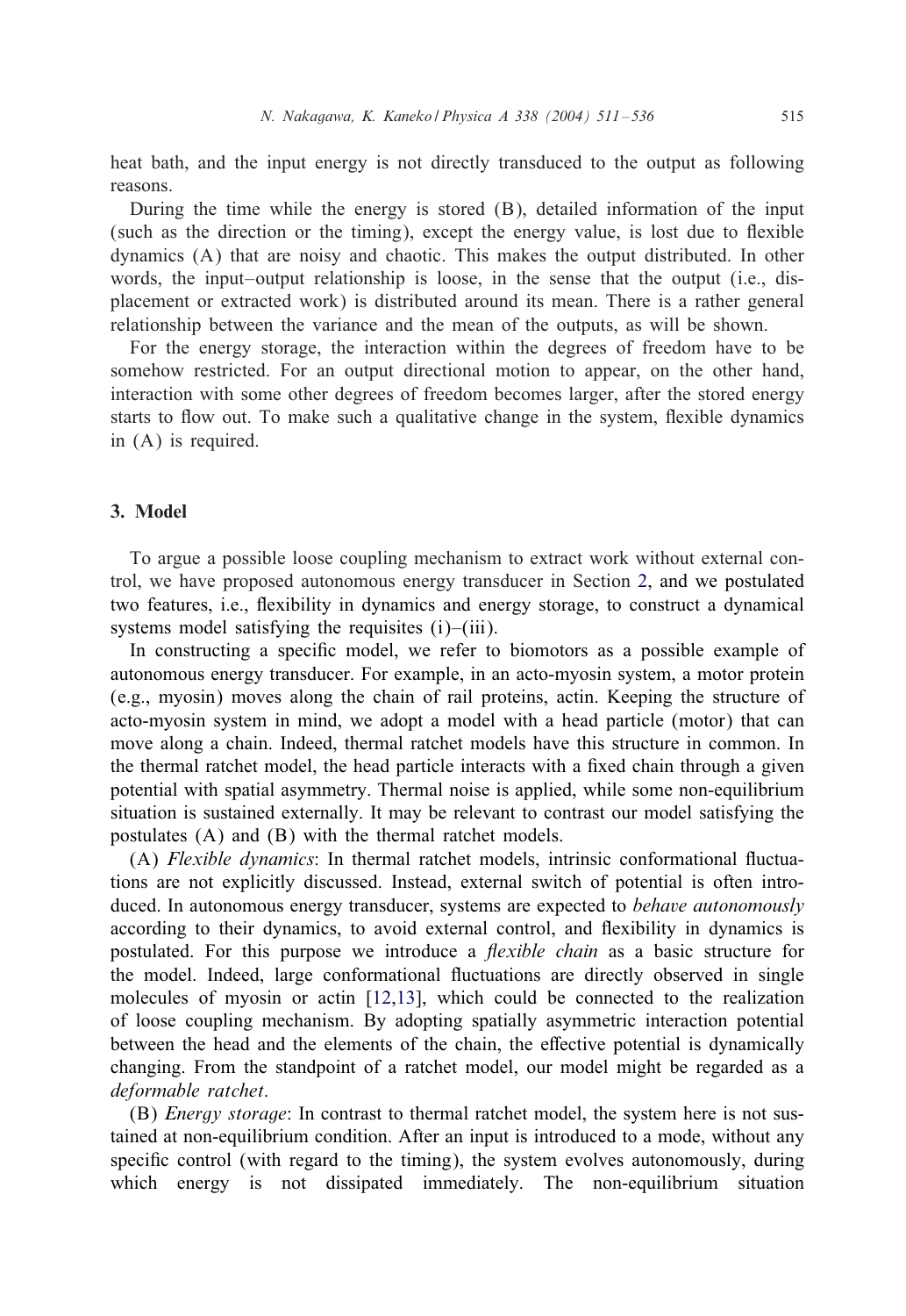<span id="page-5-0"></span>

Fig. 2. Profile of the model. The form of potential V depends on the value of  $\theta$ . The solid curve represents the form for  $\theta = 0$  (the equilibrium state for  $\theta$ ), and the dotted curve for  $\theta = \pi$ . The latter case appears by excitation, due to the increase to  $E_0$ , the kinetic energy of the pendulum. In the simulation of this paper, the chain consists of 40 lattice sites with periodic boundary condition.

introduced by the input is sustained for a while, by using *a storage unit of energy*. Now the system includes a part that keeps energy for some time, following the energy input to it. Long-term relaxation dynamics is suggested in an experiment of a biomotor [\[3\]](#page-24-0).

Now we reach a model consisting of a head interacting with a storage unit of energy and a flexible chain. To be specific, we adopt the following model. The motor part consists of a 'head', of position  $x_h$ , and an internal 'pendulum' represented by  $\theta$ . The motor interacts with rail, represented by a one-dimensional chain of lattice sites positioned at  $x_i$  with index i. The internal pendulum is excited when energy is applied to the system. Every degree of freedom, except for  $\theta$ , is in contact with a heat bath, generating random 6uctuations described by a Langevin equation with damping. The interaction potential  $V(x_h-x_i, \theta)$  between the chain and the head is spatially asymmetric and its form depends on the angle of the pendulum (see Fig. 2). The periodic lattice is adopted as the chain, to study directional motion in an asymmetric periodic potential, as is often studied in the study of thermal ratchets.

The equations of motion for this system are chosen as

$$
m_c \ddot{x}_i = -\gamma m_c \dot{x}_i + \sqrt{2m_c \gamma T} \xi_i(t)
$$
  
\n
$$
-K_c \left\{ (x_i - iL) + \left( x_i - \frac{x_{i-1} + x_{i+1}}{2} \right) \right\} - \frac{\partial V(x_h - x_i, \theta)}{\partial x_i},
$$
  
\n
$$
m_h \ddot{x}_h = -\gamma m_h \dot{x}_h + \sqrt{2m_h \gamma T} \xi_h(t) - \sum_i \frac{\partial V(x_h - x_i, \theta)}{\partial x_h},
$$
  
\n
$$
m_\theta \ddot{\theta} = -\sum_i \frac{\partial V(x_h - x_i, \theta)}{\partial \theta},
$$
\n(1)

where T is the temperature,  $\gamma$  is a friction coefficient and  $\xi_{\alpha}(t)$  represents Gaussian white noise. Here, we use the units Boltzmann constant  $k_B = 1$ .  $K_c$  and L are the spring constant and the natural interval between two neighboring lattice sites in the chain. To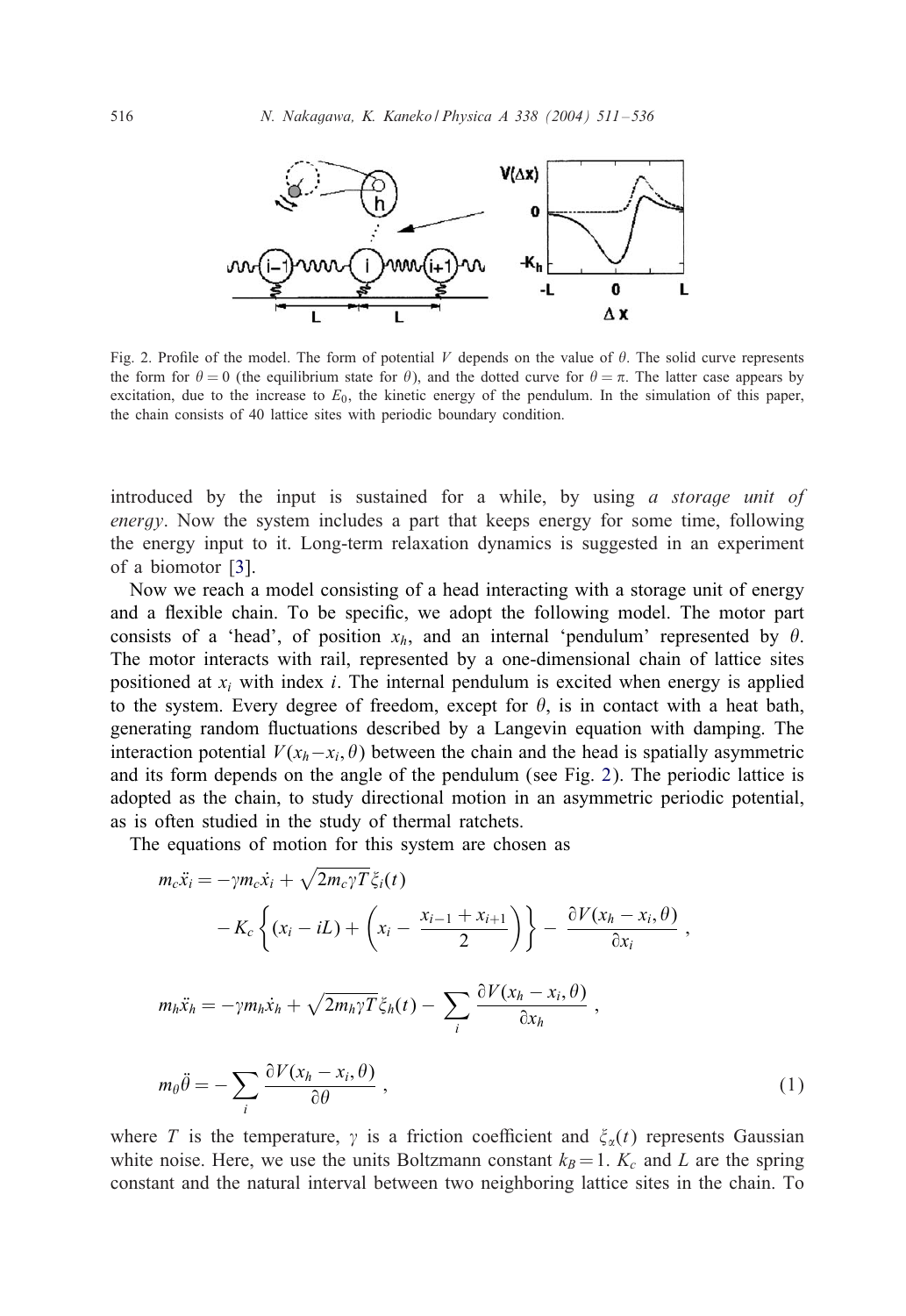<span id="page-6-0"></span>observe directional motion of the head, the chain is also connected to a fixed ground via a spring with a constant  $K_c$ . Here,  $m_c$ ,  $m_h$  and  $m_\theta$  are mass of the respective degrees of freedom,  $m_c = m_h = 1$  and  $m_\theta = O(0.01)$ . The inertia is not ignored, as small friction coefficient  $\gamma$  is adopted. Although this could be reasonable for the application to enzymatic reaction or to a design of nano-machine, one might think that biomotors should be treated as overdamped systems, considering that for small object that moves with a slow time scale, water is highly viscous fluid. Here, we introduce inertia term, because several experimental results by Yanagida's group may not necessarily match with this standard view  $[3,4,11-16]$ . Also, each variable in our model does not necessarily correspond to the atomic conformation of a protein. Rather it is a mesoscopic variable, for which effective inertia may be relevant to long-term storage of energy in dynamics of proteins, and allow for oscillatory dynamics among interacting degrees of freedom. We will come back to this 'inertia problem' in Section [8](#page-21-0) again.

The potential form is asymmetric in space as shown in Fig. [2,](#page-5-0) where the characteristic decay length of the interaction is set at a smaller value than  $L$ , so that the interaction is confined mostly to the nearest lattice sites. Here we adopt the following potential form,  $V(\Delta x, \theta) = V_x + V_\theta$  with  $V_x = K_h \tanh(p(\Delta x - r))/\cosh(d\Delta x)$ , and  $V_\theta = K_h(1 \cos \theta$ /2cosh( $d\Delta x$ ). Here the parameters p and r determine the degree of asymmetry, while  $K_h$  and  $d^{-1}$  give the coupling strength and decay length of the interaction, respectively. Specific choice of this form is not important. We have simulated our model choosing several other potential forms with asymmetry, for instance  $V(\Delta x, \theta) =$  $K_h(1 - \cos \theta)/(\exp(\rho \Delta x) + \exp(-d\Delta x))$ , and obtained qualitatively the same results with regard to the directional motion. In this paper, the parameters for the potential are fixed at  $p = 10$ ,  $r = 0.3$ ,  $K_h = 0.2$ , and  $d^{-1} = 0.25$ .

The pendulum mode without direct coupling to the heat bath is adopted here just as one representation of long-term storage of energy [\[17\]](#page-24-0) experimentally suggested in molecular motors [\[3\]](#page-24-0). As long as there exists such slow relaxation mode, our results follow, and this specific choice is *just one example* for it. Any mode realizing slow relaxation can be adopted instead.

At last, we note that our model deals with each of single events of reaction process. The temporal evolution of each single event can be pursued, while the description of thermal ratchet models is at a *statistical* level. In recent single molecule experiments, each event of the conversion from chemical energy of ATP to mechanical work is pursued, and therefore the scheme of energy transduction in one single event should be investigated theoretically.

#### 4. Output directional motion

In this section, we describe the basic properties of output directional motion for the model of autonomous energy transducer introduced in Section [3.](#page-4-0)

Once a sufficient energy is injected to the pendulum to drive the system out of equilibrium, we have observed that the head moves a few steps in one direction, on its way in the relaxation to thermal equilibrium [\[18\]](#page-24-0). An example of the time course of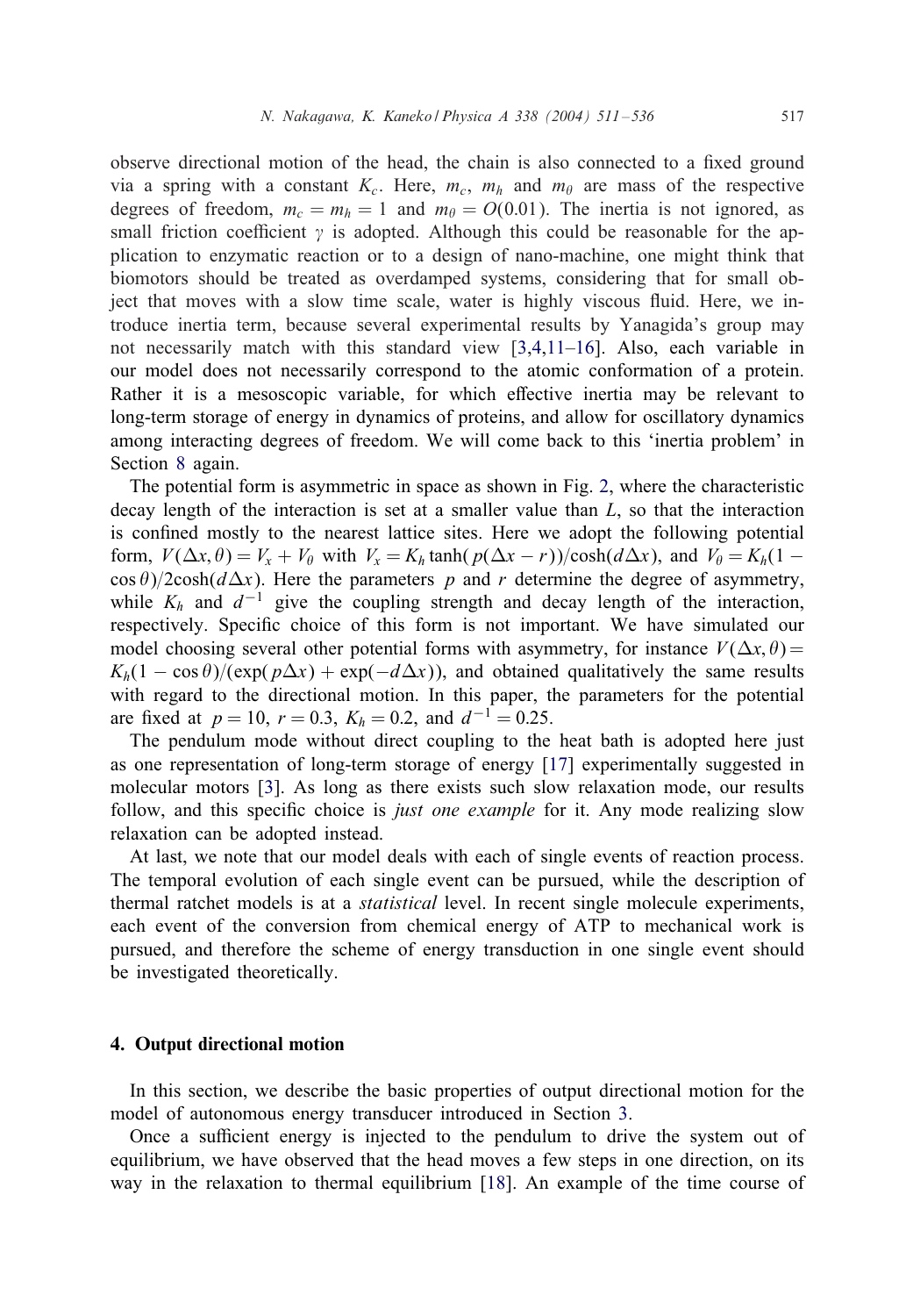<span id="page-7-0"></span>

Fig. 3. A typical relaxation process following the excitation of the pendulum.  $K_c = 0.5$ ,  $M_\theta = 0.01$ . In the simulation, the system was prepared in thermal equilibrium with  $T = 0.01$  and  $\gamma = 0.01$ , and the pendulum was excited at time = 0 with  $E_0 = 0.4$ . At the thermal equilibrium with the temperature here, the head remains at one lattice site over a very long time. (Upper) Time series of the positions of the head  $x<sub>h</sub>$  (solid line) and a few neighboring lattice sites  $x_i$  ( $-1 \le i \le 3$ , dotted lines). (Lower) Time series of the energy of the internal pendulum  $E_{\theta} = T_{\theta} + V_{\theta}$  ( $0 \le E_{\theta} \le E_0$ ), kinetic energy of each lattice site  $T_i$  and the head  $T_h$  ( $0 \le T_i \le 0.16$ ) are plotted, where the vertical scale of  $T_\theta$  is larger than those for the others.

the head motion is given in Fig. 3. How many steps the head moves after the energy injection depends on each run with different seed for the random force, even though the values of parameters including  $E_0$  are kept constant.

In Fig. [4\(](#page-8-0)a), the average step size is plotted as a function of temperature  $(1/T)$ . The mean step size only weakly depends on the temperature for small  $T$ . It shows only slight decrease by decreasing the temperature. This is in strong contrast with the thermally activated process, in which the rate of crossing the potential barrier (for the head to shift) is given by  $\exp(-U_0/T)$  with an activation energy  $U_0$ , according to Arrhenius law. At thermal equilibrium, indeed, the head shows such thermally activated motion. The resulting diffusion rate of the head Brownian motion obeys this exponential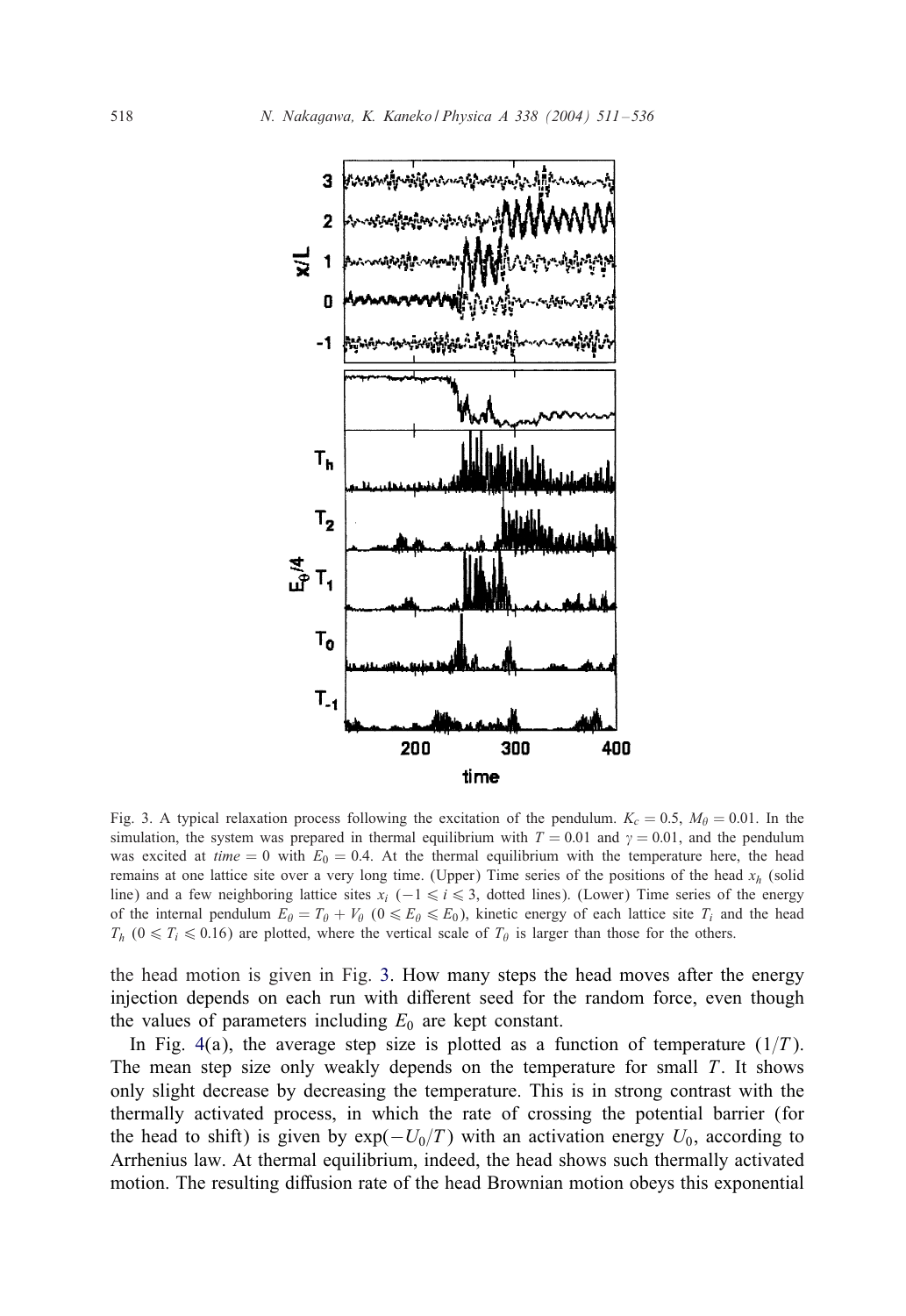<span id="page-8-0"></span>

Fig. 4. (a) Mean displacement  $\langle \Delta x_h \rangle$  of the head for four values of injected energy  $E_0$ , 0 (equilibrium), 0.1, 0.3 and 0.5.  $K_c = 0.5$ .  $\gamma = 0.01$ . (b) Diffusion coefficient of the head along the chain in thermal equilibrium with  $\gamma = 0.01$ . Here  $D \equiv \langle (\Delta x_h - \langle \Delta x_h \rangle)^2 \rangle / \Delta t$ .  $\Delta t = 1000$ .

form as shown in Fig. 4(b), whereas the values of  $U_0$  agree with the activation energy derived analytically [\[19\]](#page-25-0).

The dependence in Fig. 4(a) is distinct from such dependence, and the motion of the head is not thermally activated. This is natural, since the energy for the directional motion is extracted from the injected energy  $E_0$ . As a result, the head motion possesses different properties from the thermally activated motion as follows. For a fixed temperature, the average step of the head increases monotonically (almost linearly) with  $E_0$ , when the injected energy  $E_0$  is larger than a threshold (see Fig. [5\)](#page-9-0). This threshold is not equal to  $U_0$  for the Brownian motion, but shows the following dependence upon temperature: For higher temperatures, this threshold energy goes to zero, and any small injected energy can lead to the directional motion on the average, whereas, with decreasing temperature, the threshold energy tends to converge to a certain value around 0.3. This result suggests that there is a certain minimum energy required for the head to shift to the next lattice site.

The temperature dependence suggests that the head motion is not thermally activated. Rather, it seems that the motion takes place when a suitable temporal correlation exists between the head motion and thermal fluctuations of the chain. It should also be noted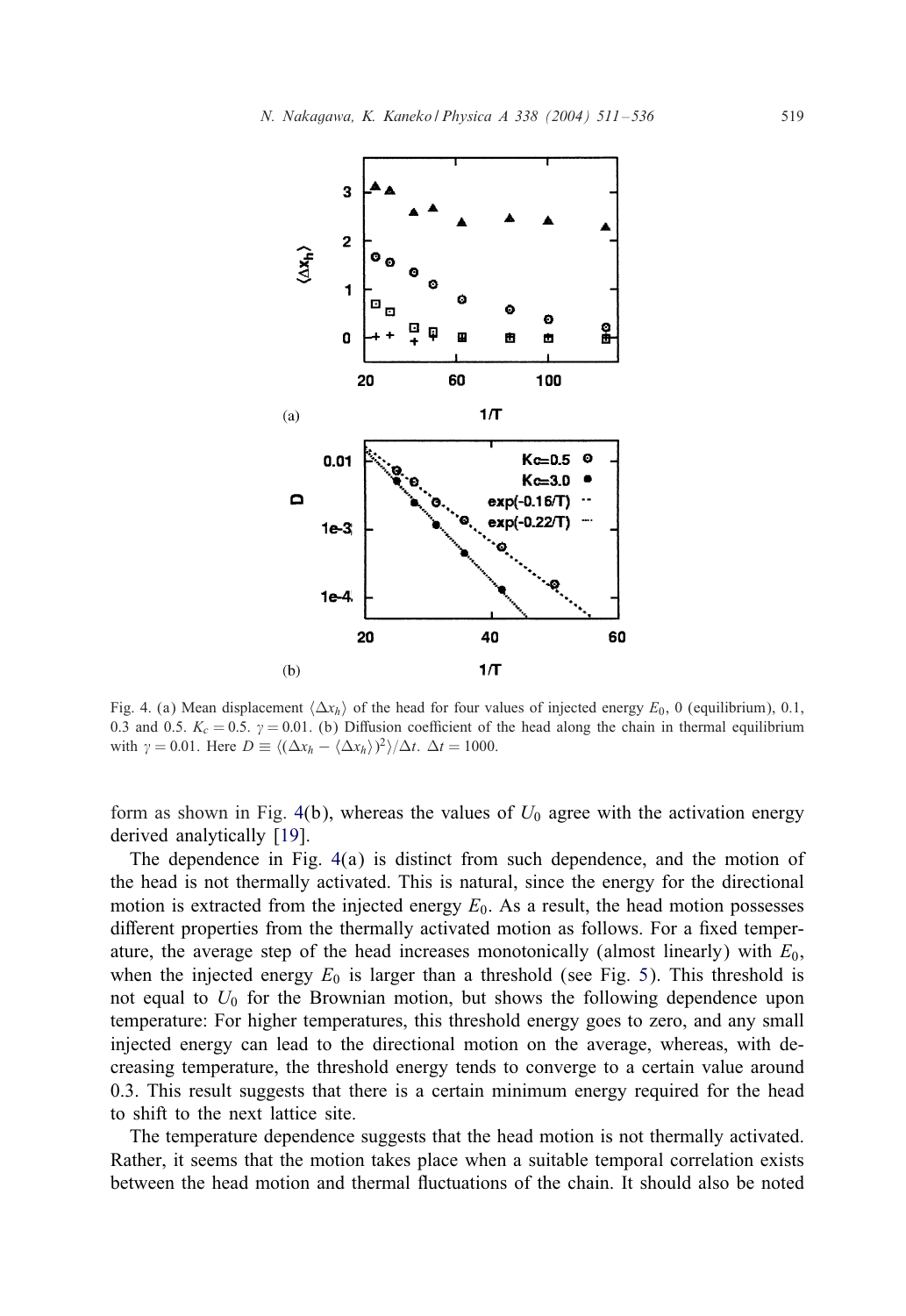<span id="page-9-0"></span>

Fig. 5. Average displacement  $\langle \Delta x_h \rangle$  as a function of E<sub>0</sub> for three values of temperature, computed as the ensemble average over 1000 samples.  $K_c = 0.5$ . For larger values of  $E_0$ ,  $\langle \Delta x_h \rangle$  increases as a function of  $E_0$  similarly for all T.

that the directional motion is clearly observed even by the injection of the energy of  $O(10)$  times of  $k_BT$ . For example, the average motion is about two steps, for the injection of the energy of  $20k_BT$ , for  $T = 0.02$ . This input–output relation agrees with the experimental results in Ref. [\[4\]](#page-24-0). Even the broad distribution of step size per one event is rather similar (refer to Fig. [8\(](#page-12-0)a)).

The linear increase of the step size with  $E_0$  implies that the injected energy is not wasted even if it is larger than the required threshold value for the directional motion of the head. This implies that the injected energy is converted to the directional motion not at once but step by step with the successive step motion of the head. This feature is revisited in Section [6.](#page-13-0)

To make this successive energy conversion possible, it is important that the chain be sufficiently flexible. Indeed, as is shown in Fig. [6,](#page-10-0) if the spring constant  $K_c$  is too large, directional motion of the head is not observed. The directional motion is not possible, if the chain is too tight, or too flexible. The average step size has a peak around  $K_c \sim 0.5$ . This suggests that a flexible motion that appears under a proper stiffness, plays an important role to produce the directional motion as an output of the energy transduction. Indeed, around this parameter value, there is a transition in the dynamics of the head and neighboring few lattice points, to show correlated motion, and accordingly a rather long-range correlation appears there [\[19\]](#page-25-0).

## 5. Characteristics of dynamics in energy transduction with loose coupling

Now we discuss how the above directional motion is achieved in terms of dynamical systems. We note that the present mechanism works only as a loose coupling mechanism in this section.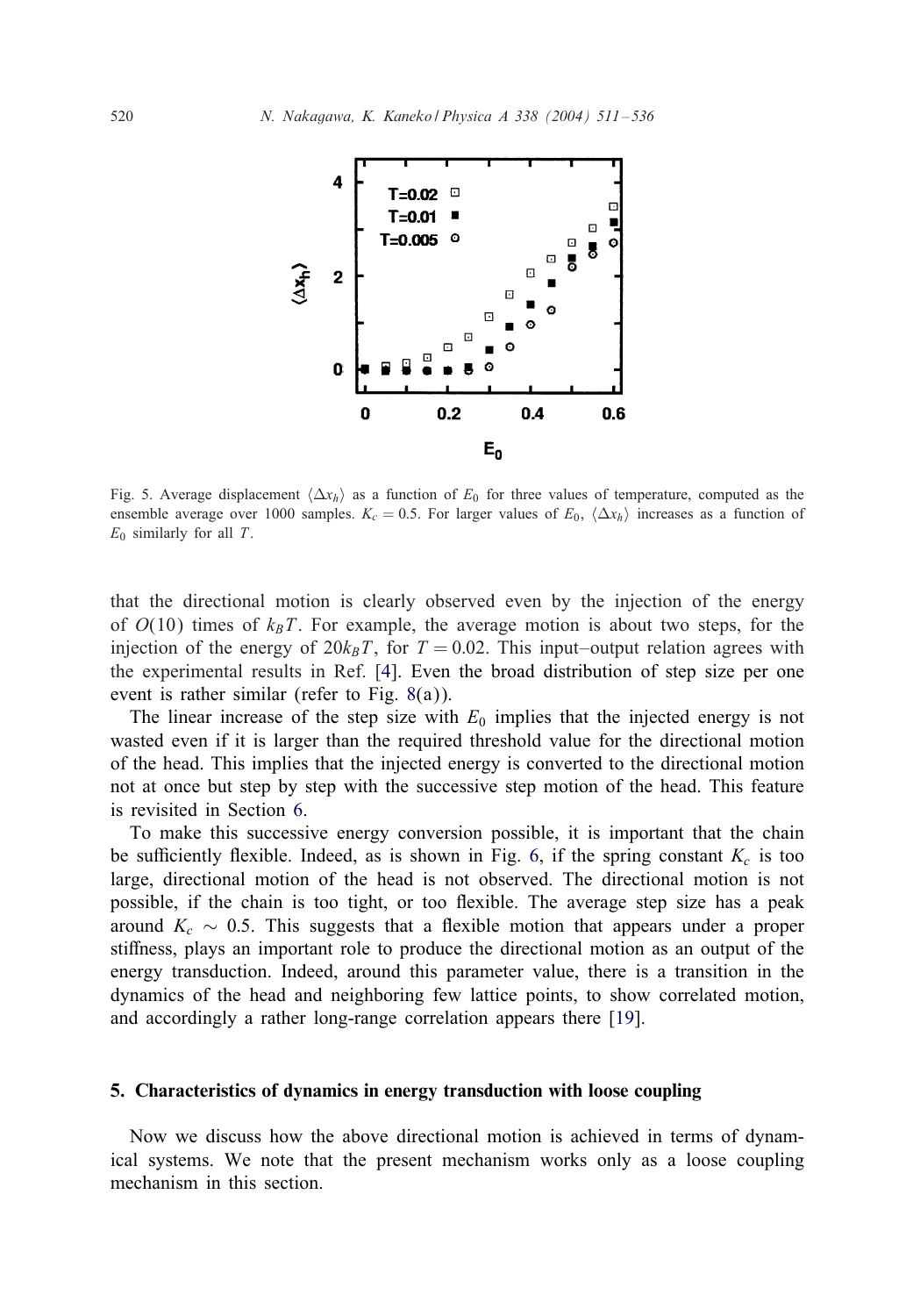<span id="page-10-0"></span>

Fig. 6. Dependence of average displacement  $\langle \Delta x_h \rangle$ , on K<sub>c</sub> for two temperature  $T = 0.01$ , 0.02 with  $E_0 = 0.4$ . Directional motion is most prominent in a particular range of stiffness of the chain ( $K_c \approx 0.5$ ), where the fluctuations of the lattice are slightly larger than those of the head. The directional motion is suppressed both for larger values of  $K_c$  and smaller values of  $K_c$ . The former decrease is due to the decrease of the magnitude of lattice fluctuations, while the latter decrease is due to the interaction of the head not only with the adjacent lattice site, but also with neighboring sites, resulting in an effectively stronger potential experienced by the head.

First, let us discuss how the system 'forgets' initial conditions and how broad distribution of output step motion appears. Before the directional motion of the head, the motion of the triplet  ${head, pendulum, rail}$  shows a weakly chaotic motion, with which the input information (e.g., the conformation of the system when the input is applied) is lost. The chaotic motion here only works as weak perturbation to the two-body problems consisting of the interactions between the head and the pendulum and that between the head and the adjacent lattice site. On the other hand, when the head exhibits a step motion, there is strong interaction between the head and the lattice sites, which lead to a stronger chaotic instability arising from three- or five-body (including the neighboring lattice points) motions [\[19\]](#page-25-0).

The change of the degree of instability is demonstrated in Fig. [7,](#page-11-0) where the evolution of difference between two close orbits is plotted. As shown, there are two rates of exponential divergence, one that continues during the energy storage, and the other with the flow of energy from the pendulum part. The former is given by perturbations to the two-body motions, and the latter is induced by strong interaction with the three- or five-body motion. The orbital instability here is examined by taking two identical initial conformations, and applying identical input energy and identical random noise (i.e., sequence of random number). A slight disturbance is added to the reference system at the timing of energy injection. The evolution of these two systems with tiny difference in conformations results in quite different number of output steps (see Fig. [7\(](#page-11-0)a)). Then, it is impossible to predict or control the number and the direction of steps by the conformation of the system at the excitation. On the other hand, the directional motion appears rather independently of the conformation and, therefore, the energy conversion of the system is robust against thermal noise, and disturbances in the input event.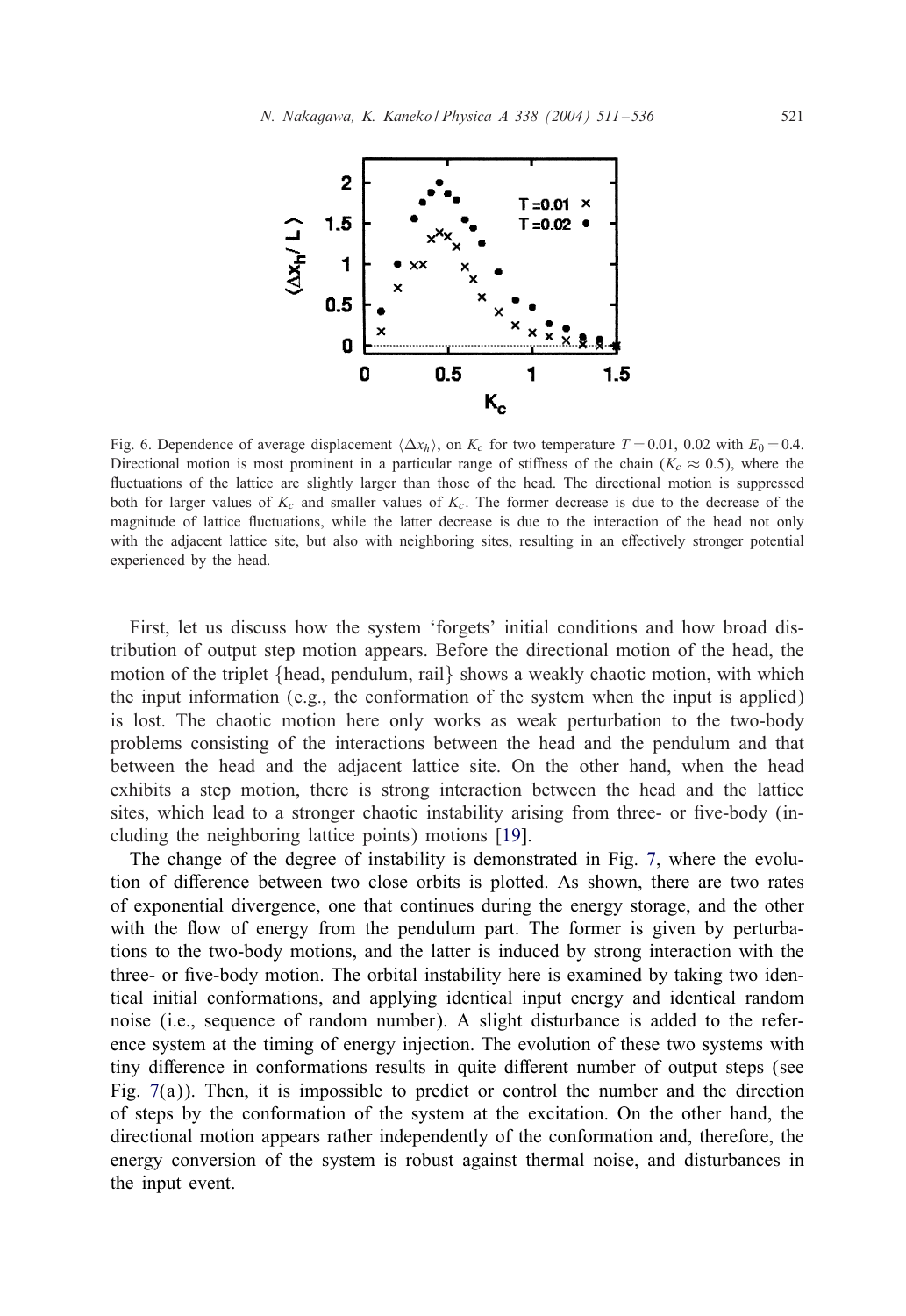<span id="page-11-0"></span>

Fig. 7. (a,b) Sensitivity of the dynamics to small disturbances. The small difference at the event of excitation induces very large difference between  $x_h^{(1)}$  and  $x_h^{(2)}$ . In the simulation, the system was prepared in thermal equilibrium before excitation with  $T = 0.01$  and  $\gamma = 0.01$ , and the pendulum was excited at time = 0 with  $E_0 = 0.35$ . At the same time, small disturbance of the order  $10^{-10}$  is added to the value of  $x_h$ . Initial conditions and applied random sequence are common to the two time sequence.

One consequence of these chaotic dynamics together with the influence of the heat bath is a *loose* relationship between the input and the output. In fact, the output number of steps shows a rather broad distribution, as shown in Fig.  $8(a)$  $8(a)$ , where one step means the displacement of the head for one lattice site along the chain. The distribution was obtained by taking 1000 samples with arbitrarily chosen conformations at the moment of energy injection, while satisfying thermal equilibrium, and also by taking different random sequences  $\xi_{\alpha}(t)$ . The resulting distribution is rather broad, although the input energy  $E_0$  is identical for all the samples. The difference in the output step comes mainly from intrinsic chaotic dynamics of the system mentioned above.

In the distribution of the number of steps, we note that at low temperatures the mean displacement is almost equal to its variance (sea Fig.  $8(b)$  $8(b)$ ). If the step motion is a result of rare stochastic events, one could expect Poisson distribution. Indeed, if one disregards the small tail of the distribution at negative steps, the obtained distribution is not far from Poissonian, for low temperatures. Even for high temperatures, the linear relationship between the mean and the variance is still valid with an offset depending on the temperature. This Poisson-type distribution suggests that random process underlies the output head motion, as expected from the above chaotic dynamics.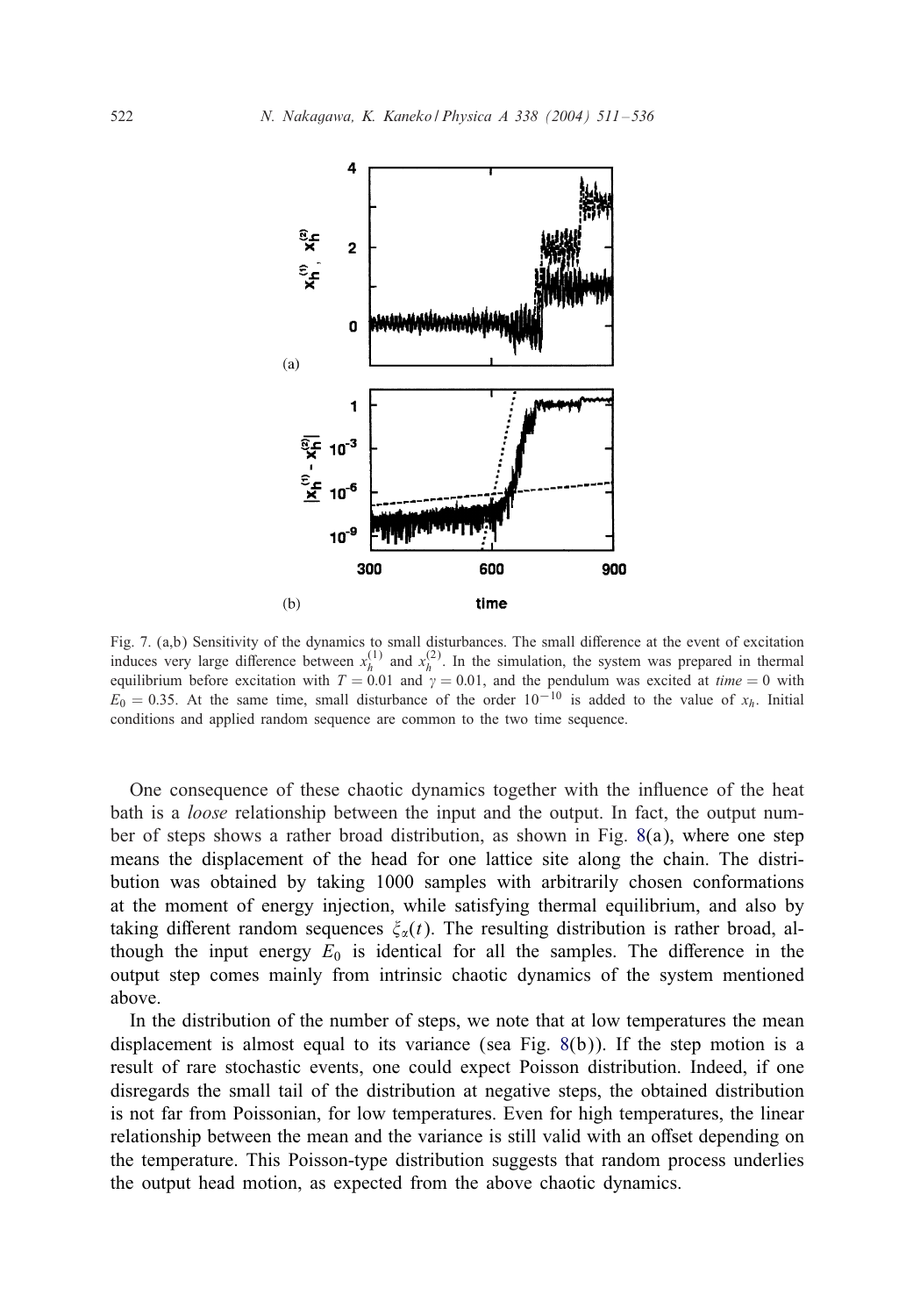<span id="page-12-0"></span>

Fig. 8. (a) Frequency distribution of the displacement (number of steps) of the head position  $x_h$  per excitation for  $K_c = 0.5$  and  $\gamma = 0.01$ . (Solid line)  $T = 0.02$  with  $E_0 = 0.4(20k_BT)$ . (Dotted line)  $T = 0.01$  with  $E_0 = 0.4 (40k_BT)$ . (b) Relation between the mean and the variance for the step distribution in (a).  $K_c = 0.5$ ,  $\gamma = 0.01$  for three kinds of temperatures. The graph displays data for various values of  $E_0$ .

The relationship in Fig.  $8(b)$  indicates that to obtain a sufficient output amount in directional motion, large fluctuations are inevitable. Indeed, it is not possible, at least in the present model, to make the step distribution sharp while keeping sufficient directional motion of the head, even if the parameter values are changed. For example, one could make our model rigid, by increasing stiffness  $K_c$  in the rail and suppressing the 6uctuations of the conformation. Then, the directional motion is highly suppressed, as already shown in Fig. [6.](#page-10-0) The average displacement as a function of the stiffness has a maximum around  $K_c \sim 0.5$ , where the fluctuations of the displacement of rail elements are rather large. On the other hand, for  $K_c = 1.3$ , i.e., for a rigid spring of the rail, the average displacement is only 2% of the maximum. There, most of the input energy then is wasted. Accordingly, to achieve larger directional steps without wasting input energy, the step distribution has to be broad. This demonstrates the relevance of loose coupling mechanism to energy transduction.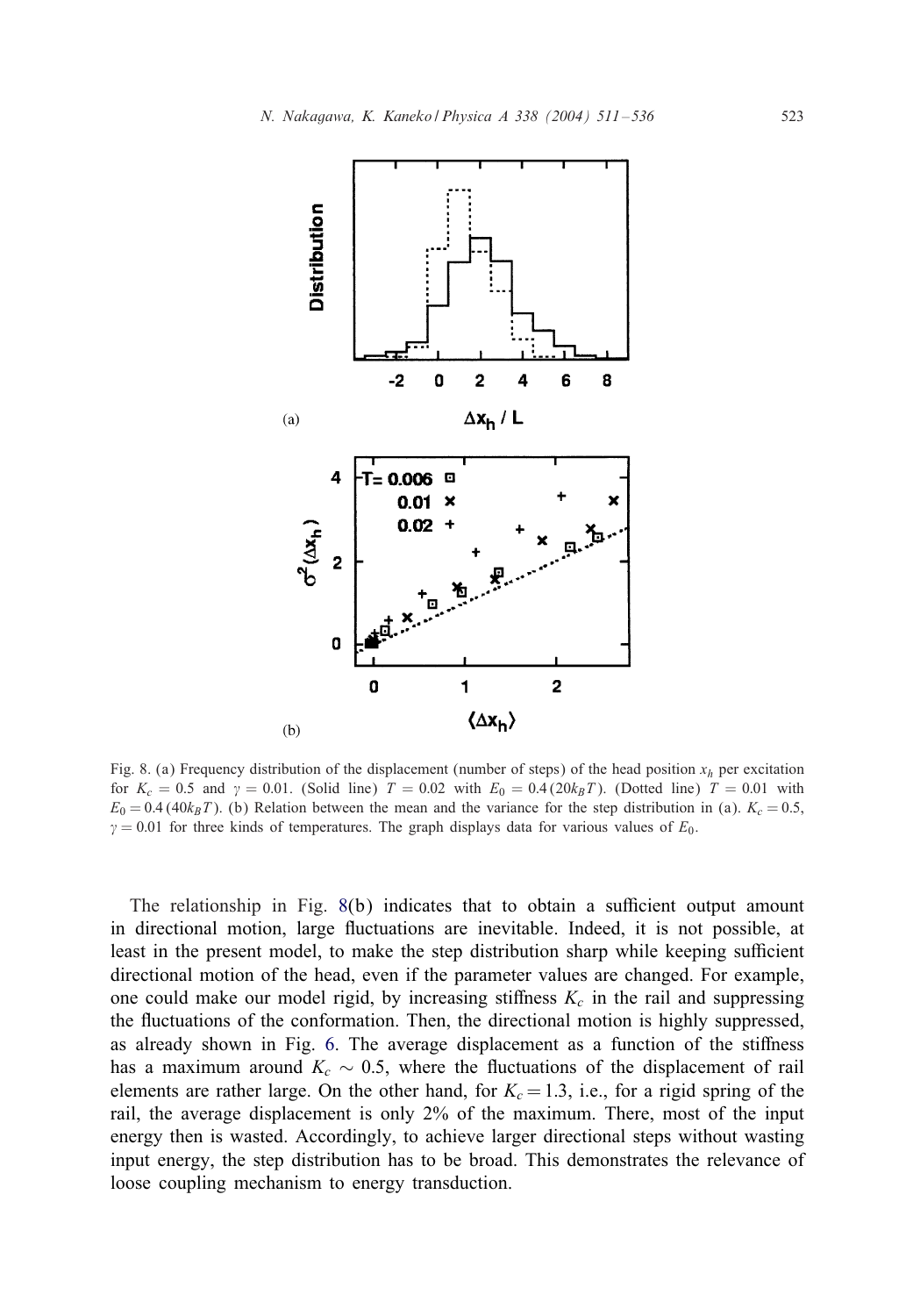<span id="page-13-0"></span>This relevance of loose coupling is expected to be general under our postulates for the molecular transducer. Note that rigid process in tight coupling mechanism can transfer energy very well when conformations of every two parts between which the energy is transferred is precisely determined, but the efficiency will go down drastically if this precise condition for the conformations is not satisfied. In the molecular energy transducer we are concerned, such a precise control of conformations of molecules is impossible. Furthermore, as detailed information on the input is lost, control of the motion gets more difficult. Hence, the tight coupling mechanism is difficult to maintain high efficiency for a molecular transducer.

On the other hand, in the present loose coupling mechanism for the energy transduction, there exists chaotic motion. Then, the efficiency could be much lower than the maximum efficiency achieved by tuning initial condition in the tight coupling. However, the probability to achieve 'good' conformations starting from any initial conditions or from a variety of boundary conditions remains to be large. Hence, energy transduction in present loose coupling mechanism works over a wide range of initial conditions, and therefore is robust.

#### 6. Characteristics of energy flow leading to directional motion

In spite of chaotic motion mentioned above, the output should be directional, in order to extract some work from the system. Here, recall that there is some time lag between the injection of energy and the emergence of the step motion, during which chaotic motion is maintained. Even after the stronger chaos appears with the 6ow of energy from the pendulum, there is a certain time lag before the emergence of the step motion(see Fig. [7\)](#page-11-0). During such time lag, the energy may be sustained or may be used degree by degree to bring about the step motion. In this section, we examine the energy flow in detail during this 'active state' preceding to the directional motion. We will show that the duration of active state is relevant to realize the directional motion under large fluctuations of the conformations of molecules.

In Fig. [3,](#page-7-0) we have plotted the time course of energy flow to the chain from the head–pendulum part. Here, the time series for the kinetic energy of each lattice site is plotted together with that of the head. As shown, the energy flow from the head to farther lattice site is suppressed, before the step motion occurs. This restriction in the energy flow is generally observed whenever the directional motion is observed. In other words, the energy injected from the pendulum is stored for a while to the head and the adjacent three lattice sites, which we term *active part*. In contrast, there is a continuous gradual flow when the step motion is not possible.

To examine if the energy is stored at the active part with some restriction in the energy dissipation, and check its relevance to the directional motion, we have computed the following two quantities:

$$
W_{in}(t) \equiv -\sum_{j=i_0-1}^{i_0+1} \int_0^t \dot{x}_j \, \frac{\partial V_\theta}{\partial x_j} \, \mathrm{d}t \,,\tag{2}
$$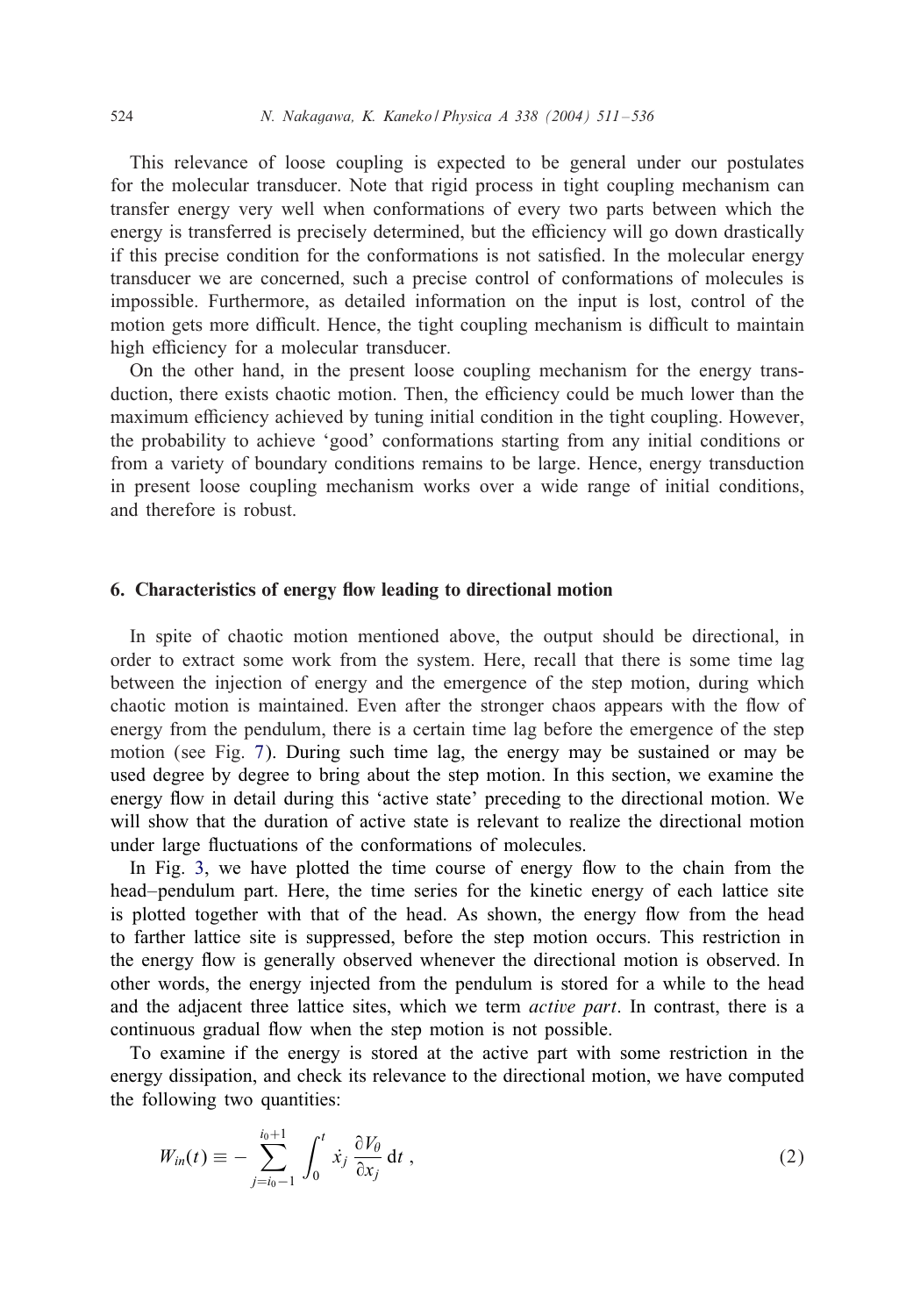<span id="page-14-0"></span>

Fig. 9. Time sequence of  $W_{in}$  and  $W_{out}$  for (a)  $K_c = 0.5$ ,  $T = 0.01$ ,  $E_0 = 0.5$  and  $m_\theta = 0.02$ , and (b)  $K_c = 1.0$ ,  $T = 0.01$ ,  $E_0 = 0.5$  and  $m_\theta = 0.02$ . Lower figures are corresponding time series of the position  $x_h$  for the head. For detailed explanation, see the text.

$$
W_{out}(t) \equiv -\int_0^t \dot{x}_{i_0-2} \left\{ \frac{\partial V}{\partial x_{i_0-2}} - \frac{K_c}{2} (x_{i_0-1} - x_{i_0-2} - L) \right\} dt - \int_0^t \dot{x}_{i_0+2} \left\{ \frac{\partial V}{\partial x_{i_0+2}} - \frac{K_c}{2} (x_{i_0+1} - x_{i_0+2} - L) \right\} dt .
$$
 (3)

 $W_{in}(t)$  is the energy that has flowed from the pendulum to the active part, up to time t since the energy injection, and  $W_{out}(t)$  is the energy dissipated from the active part (inparticular three lattice sites adjacent to the head) to farther lattice sites, againup to the time t.<sup>1</sup> In the present set of simulations for the measurement of  $W_{in}$  and  $W_{out}$ (and only in this set of simulations), the contact with the heat bath to the active part is eliminated, to distinguish clearly the stored energy from the wasted energy to other lattice sites. Hence,  $W_{in} - W_{out}$  gives the energy storage to the active part.

A time course of  $W_{in}$  and  $W_{out}$  is shown in Fig. 9. In a certain range of parameters where the step motion frequently occurs, dissipation from the active part is delayed for some time after the energy flow from the pendulum into the system (Fig. 9(a)). During the interval for this delay, the energy is sustained in the active part (i.e., at the head and the adjacent lattice sites) for a while to keep it in excited conformation. As is shown in Fig.  $9(a)$ , the sustained energy is dissipated to the residual chain, together with the event of the step motion.<sup>2</sup> In contrast, for the parameters with much smaller

<sup>&</sup>lt;sup>1</sup> We note the measured values here is not "useful mechanical work" but energy transfer, because we are interested in the origin of robustness of unidirectional motion from the viewpoint of energy localization and dissipation.

<sup>&</sup>lt;sup>2</sup> Note that steep changes in  $W_{in}$  and  $W_{out}$  after the step motion is an artifact since the computation here is based on the active part consisting of the head that is adjacent with the  $i<sub>0</sub>$ , and loses its meaning after the head steps from the  $i_0$ th site.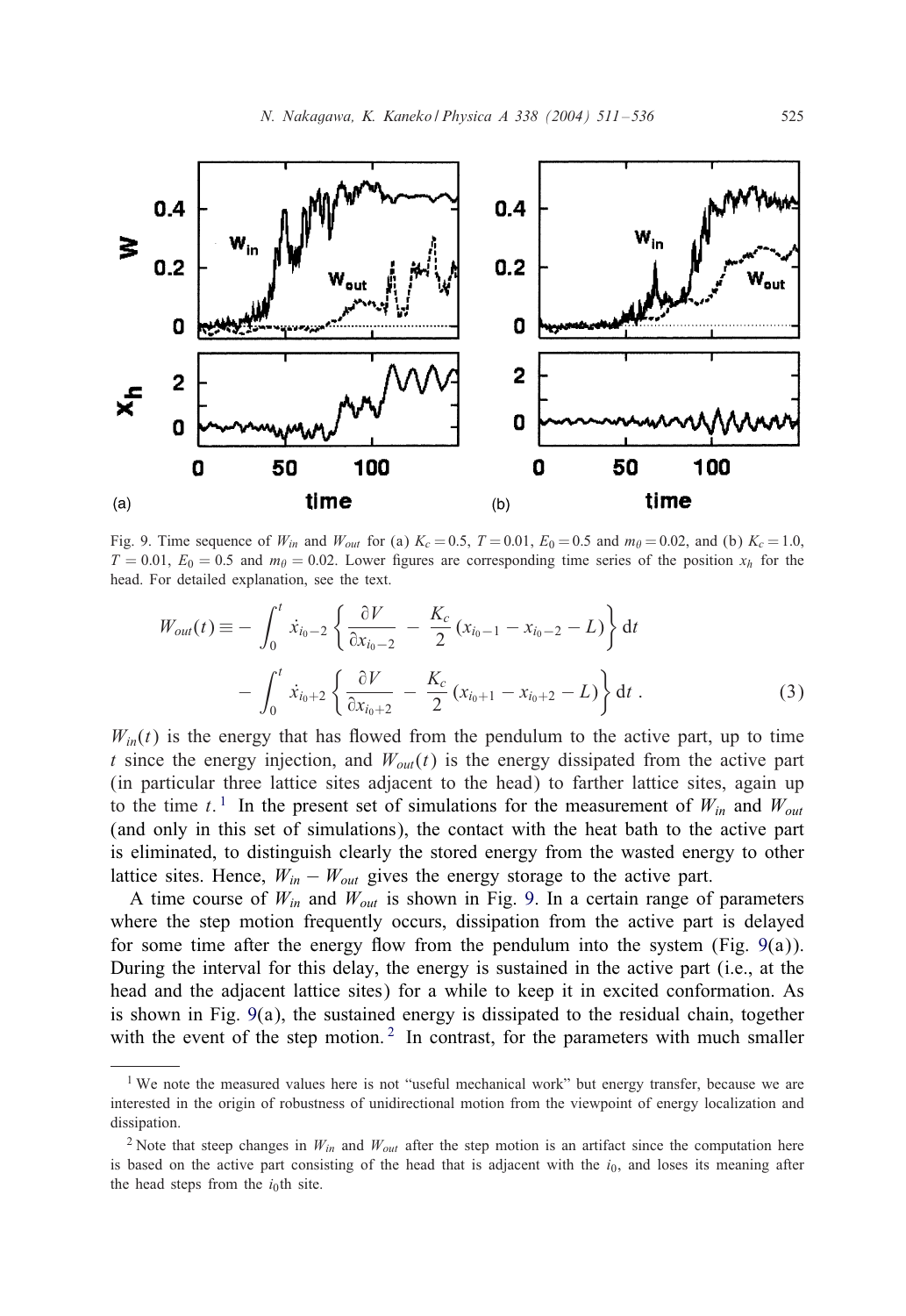<span id="page-15-0"></span>

Fig. 10. Time sequence for (a) the mean energy flow  $d\langle W_{out}\rangle/dt$  and (b) the mean energy  $\langle W_{in} - W_{out}\rangle$ in the active part, for  $K_c = 0.5$  (solid line) and  $K_c = 1.3$  (dotted line).  $E_0 = 0.35$  and  $m_\theta = 0.02$ . In this simulation, lattice sites satisfying  $i \le i_0 - 3$  and  $i \ge i_0 + 3$  are contacted with the heat bath with  $\gamma = 0.05$ and  $T = 0.01$ , in order to make the relation in energy flow clear around the active part.

directional motion, the increase of  $W_{in}$  and  $W_{out}$  begins simultaneously with the energy flow from the pendulum to the system (Fig.  $9(b)$  $9(b)$ ). Then the system cannot keep excited conformation of the active part.

The mean profile of the energy flow from the active part is given by the time course of  $d\langle W_{out}\rangle/dt$ , where the ensemble average  $\langle \cdot \rangle$  is computed by setting the origin of *time* as the time of the energy injection, since, for the parameters adopted here, the energy flows rapidly (in less than 10 time units) from the pendulum to the other degrees of freedom. The flow  $d\langle W_{in}\rangle/dt$  takes a large value only in the initial stage (time < 10) of the relaxation process.  $3$ 

As is seen in Fig. 10(a), the out-flow  $d\langle W_{out}\rangle/dt$  of the energy is kept small at the early stage (up to *time*  $\simeq$  100) of the relaxation, for  $K_c = 0.5$ . This is in strong contrast with the temporal profile for larger values of  $K_c$  (e.g., =1.3). Comparing the cases with large and small  $K_c$ , the active part in the flexible system does not respond instantaneously to the sudden flow of energy, and therefore the energy is sustained for a while in the active part without dissipation into the residual chain. This ensemble average of the sustained energy up to t is given by  $\langle W_{in}(t) - W_{out}(t) \rangle$ , as plotted in

<sup>&</sup>lt;sup>3</sup> The ensemble average at time t is computed only over the samples in which the head stays at the site  $i_0$  up to time t. Accordingly, the number of samples decreases with the increase of the time.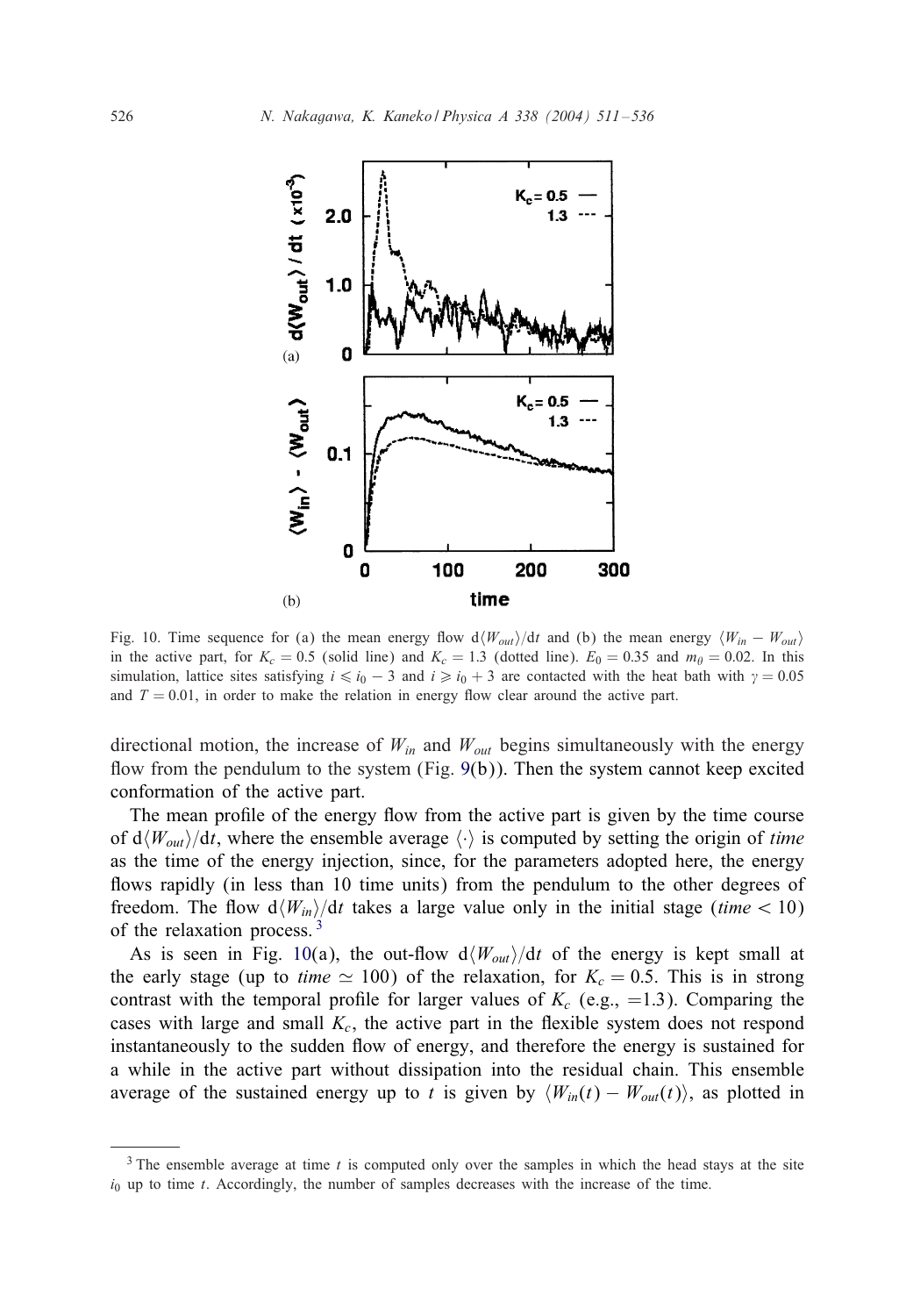<span id="page-16-0"></span>

Fig. 11. The rate  $\langle W_{in} - W_{out} \rangle / \langle W_{in} \rangle$ , at the mean waiting time  $t_w$ . The contact with the heat bath is given in the same manner as in Fig. [10,](#page-15-0) where  $\gamma = 0.05$  and  $T = 0.01$ . The rate is almost constant over a wide range of  $K_c$  for small injected energy  $E_0 = 0.25$ , which is smaller than the threshold energy for the directional motion even for  $K_c \approx 0.5$  (see Fig. [5\)](#page-9-0). For larger values of  $E_0$ , the rate depends strongly on  $K_c$ . Approximately half of the energy flowing into the active part is sustained even though the chain is very stiff. This is because  $t_w$  is as short time as 100. Indeed, if we choose larger  $t_w$ , this rate becomes smaller.

Fig. [10\(](#page-15-0)b). The energy is sustained up to the time  $t \approx 100$  when  $K_c=0.5$  and dissipated more quickly when  $K_c = 1.3$ .

If the injected energy were dissipated completely into a large number of degrees of freedom, the conversion of energy into mechanical work would suffer a rather large loss. Contrastingly, the motion generated by our mechanism remains confined within just a few degrees of freedom where some correlation among degrees of freedom is maintained. Supplied energy to the pendulum is not diffused as heat immediately. As a result, the conversion is efficient. The restriction of energy transfer to the farther lattice sites comes from the correlated motion among the pendulum, head, and the lattice sites [\[18](#page-24-0)[,19\]](#page-25-0).

The effective rate for the sustained energy in the active part is estimated by  $\langle W_{in}(t_w) W_{out}(t_w)\rangle/\langle W_{in}(t_w)\rangle$  by suitably choosing  $t_w$ . (As  $t_w$  is increased to infinity, these quantities go to zero, of course). By choosing the time  $t_w$  as an average waiting time for the step motion, one can estimate the sustained energy within the time scale for the step motion. The  $K_c$  dependence of this rate is shown in Fig. 11, which shows that approximately 80% of the energy flow is sustained in the active part for  $K_c \approx 0.5$ , where the average steps in directional motion becomes maximum. The mean waiting time  $t_w$  is almost 100 for parameter values given in Fig. 11, which is much shorter than the time for the complete dissipation of the energy.

Now, it is shown that the combination of chaotic motion (for the loss of details of input) and the restriction of dissipation (that leads to directional motion) gives a basis of our mechanism how the energy is transduced in a microscopic system under large fluctuations of their conformations. Due to the chaotic motion, if the head shifts to the next site by crossing the energy barrier or not is probabilistic. Here, the active part can keep excited conformation with sustaining the excess energy. Therefore, the head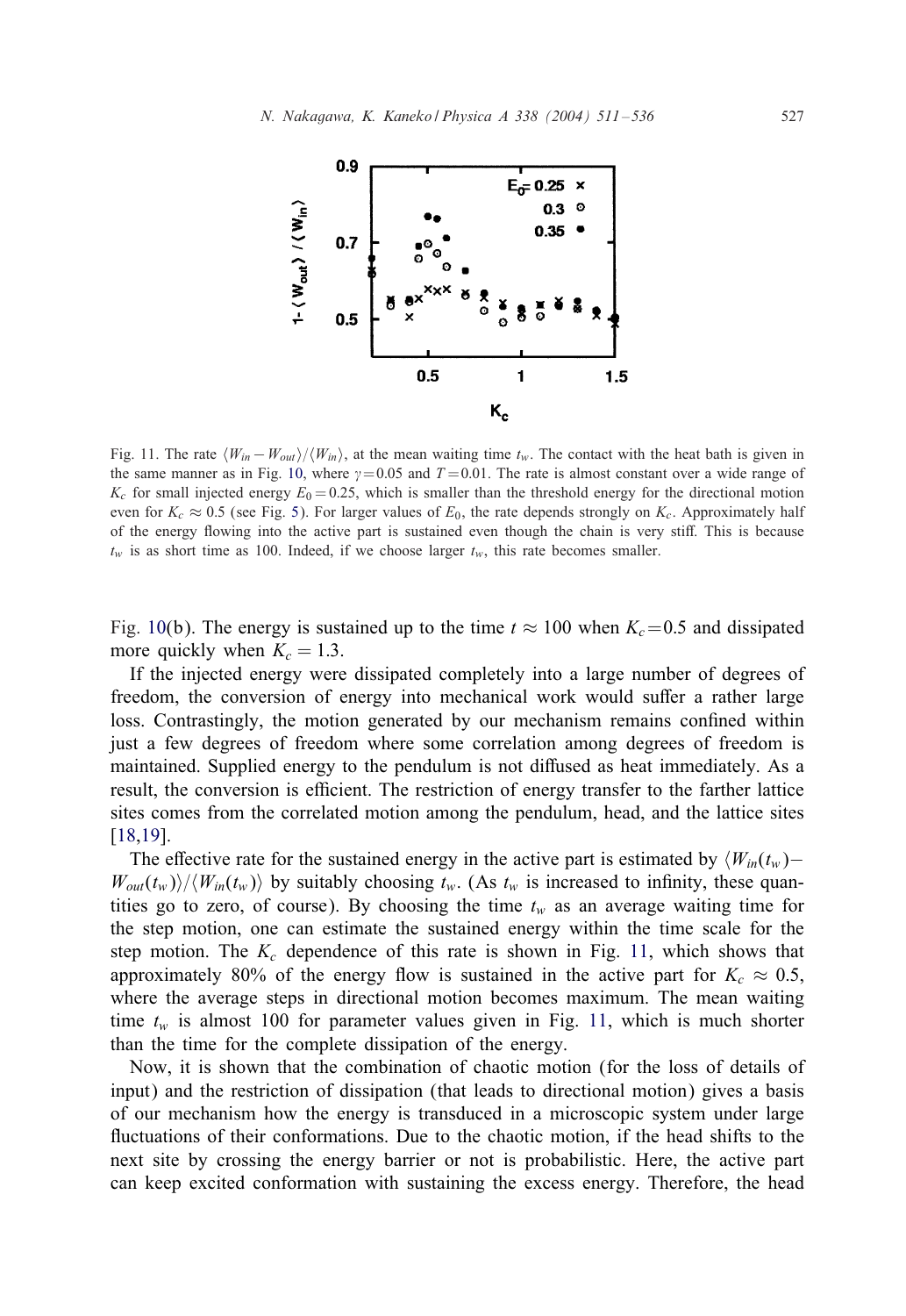<span id="page-17-0"></span>

Fig. 12. Frequency distribution for the extracted energy  $W_{in}(t_n)$  from the pendulum up to nth step.  $W_{in}(t_n)$ is measured at the time when the head crosses nth energy barrier.  $T = 0.01$ ,  $\gamma = 0.01$ ,  $E_0 = 0.4$ ,  $m_\theta = 0.02$ and  $K_c = 0.6$ .

comes close to the barrier several times even if it fails in the first trial. Hence, the motion to cross the barrier can be robust and adaptive.

Revisiting Fig. [3,](#page-7-0) it is noted that the amount of the stored energy  $E_{\theta}$  in the pendulum decreases step by step, corresponding to the step motion of the head. The energy once extracted from the pendulum is partly restored after the completion of the step motion. The fact that the energy is restored to the pendulum allows the delayed use for the multiple step motion. Thus, in our mechanism the energy is used step by step.

To confirm the delayed use in multiple steps, we have measured  $W_{in}$ , by restricting only to such case that multiple steps are observed (Fig. 12). Here we have computed  $W_{in}$  up to the time of the first, second, and third steps respectively. These measurements show that the extracted energy  $W_{in}$  from the pendulum up to the *n*-step motion increases with  $n$ . These results imply that the multiple step motion is supported by the delayed step-by-step use of the stored energy. This is why output motion with more and more steps is possible as the injected energy is increased.

In Fig. 12, one may note that the amount of the available energy in the pendulum for the next steps is smaller than that for the previous step. Indeed, the extracted energy in Fig. 12 is estimated to take a rather large value due to the timing to measure it, i.e.,  $W_{in}$  is measured at the timing when the head crosses the energy barrier to move to the next site. Then, the energy stored in the pendulum is expected to be larger than expected. This is because some part of the energy is restored to the pendulum when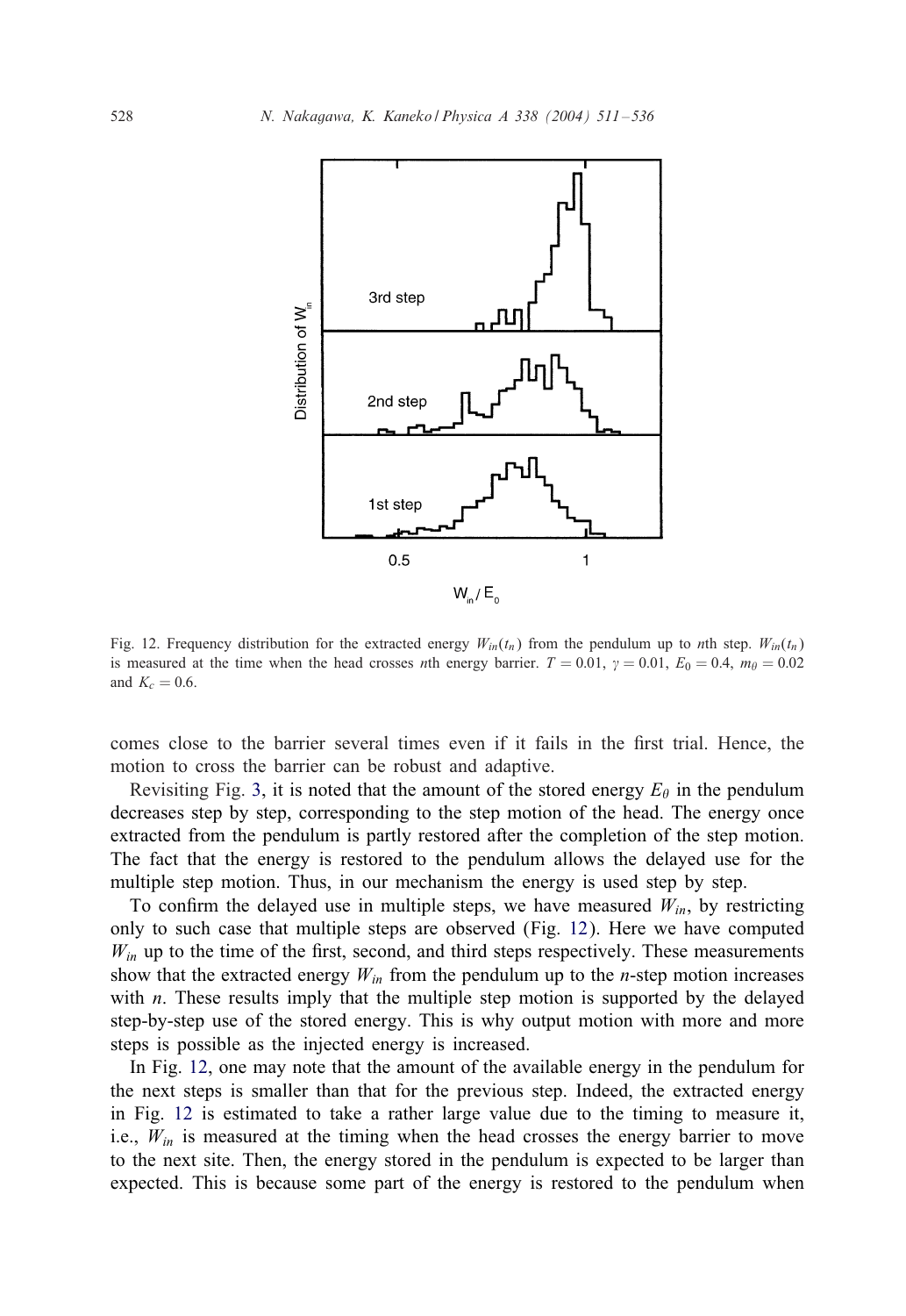<span id="page-18-0"></span>the head approaches the bottom of the potential for the next site, as is seen in several rises of  $E_\theta$  after the first step motion shown in Fig. [3.](#page-7-0)

## 7. Discussion

In the paper, we have proposed a concept of autonomous energy transducer at a molecular scale. In this transducer, we have set constraints  $(i)$ – $(iii)$  in Section [2:](#page-2-0) Output is produced, even though input energy is not very much larger than the thermal energy, and even though the magnitude or the timing of input is not specified, nor any control after the input is introduced. This requisite is postulated so that the function of the autonomous energy transducers is robust at a molecular scale.

We have shown a possible scheme that satisfies this requisite, by providing a simple example, with a dynamical system of several degrees of freedom. In the model, the energy transducer is robust by the following two properties: The first one is chaotic dynamics. The chaotic dynamics amplifies difference of initial conditions by each input and thus detailed condition on the input event is lost. Chaotic dynamics also brings mixing of orbits, and each orbit from different initial condition has a chance to visit a certain part of phase space that is necessary to generate directional motion. Hence, an output motion can be obtained on the average, independently of details of the input.

The second property is energy "storage" at "active part" in the system. The active part consists of several degrees of freedom, and is self-organized as a conformation excited by absorbing energy from the input degrees of freedom. This excited conformation is sustained over rather long time interval, with very weakly dissipating the energy. During this long time span, each orbit has more chances to visit the part of phase space inducing directional motion. Then, the ratio of the events with the directional output motion is increased.

In addition, a "storage unit", like a pendulum, enhances the potentiality of autonomous regulation of the system.<sup>4</sup> The dynamic linking between the storage and the active parts makes restorage of the extracted energy possible, which makes the delayed use for multiple steps easier. Such regulationwould not be possible if the energy were simply provided to the active part, as assumed for a single conformational change per one chemical process.

As a consequence of our scheme of energy transduction, the output has large fluctuations by each event. There exists variance of the same order with the mean of the output. Hence input–output relationship is not one-to-one, but the output from the same input is distributed. Now, a mechanism is provided for a molecular machine with loose coupling between the input and the output, as was originally proposed by Oosawa.

For the autonomous energy transducer, the output has to be extracted without specif ying input conditions, even under the fluctuations of the same order of the in-

<sup>4</sup> Use of internal mode is also adopted for energy transduction, where ratchet-like motion is obtained as an output, see Ref. [\[20\]](#page-25-0).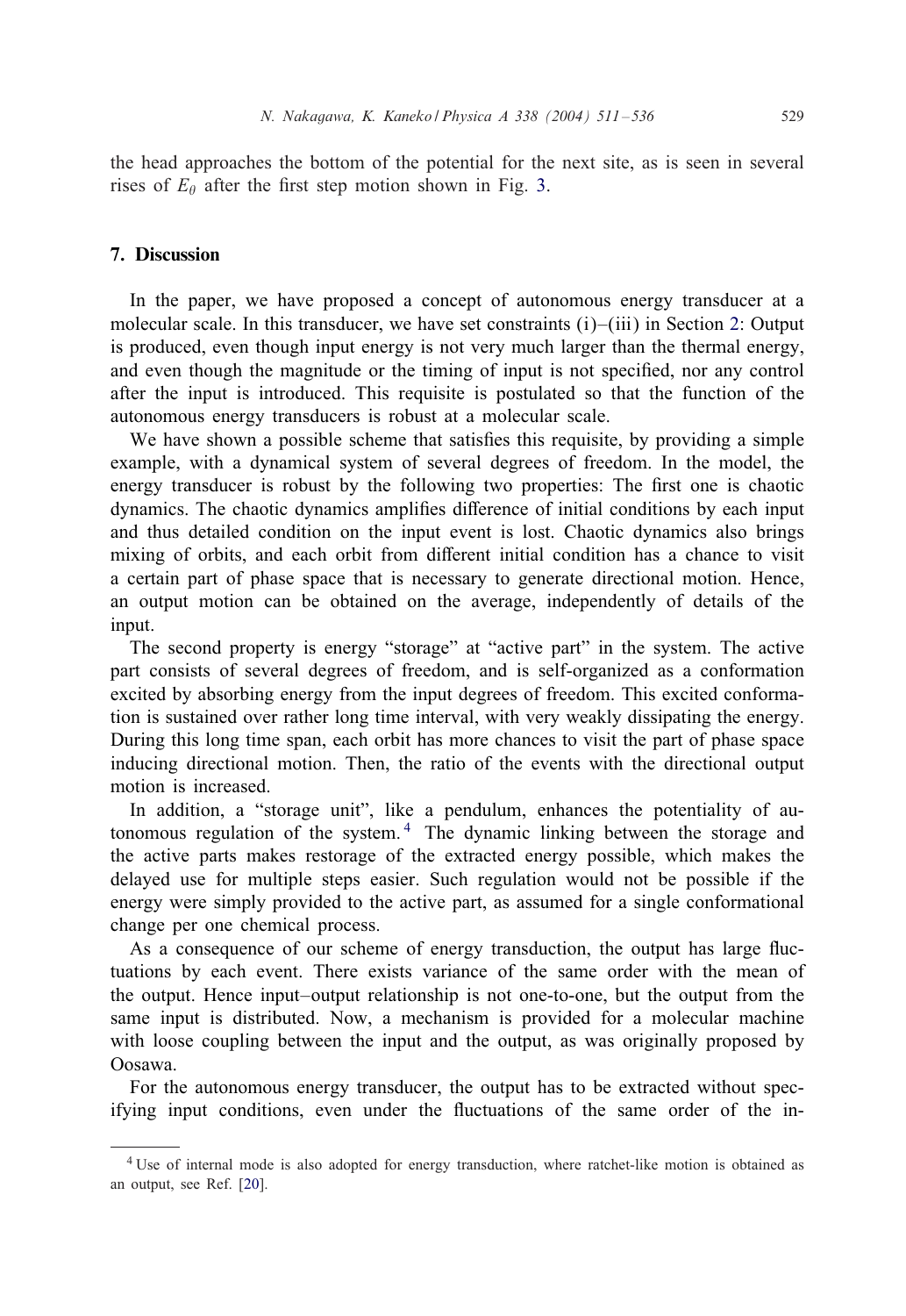put. Hence, in order for the transducer to work at a molecular scale, several degrees of freedom are necessary to exhibit flexible change. The input energy is first stored into some of these degrees of freedom, and then is used step by step. Accordingly, the output is not directly coupled to the input. In contrast with a tight-coupling machine consisting of "rigid gears", the machine with this loose coupling is flexible.

After the output is extracted from the transducer, a stationary final state is restored, that is identical with the initial state before the input, except the change for the output (i.e., translational motion). In the model we presented, such stationary state is represented by a combination of stable two-body motions, that are almost decoupled each other. During the transduction process, however, several degrees of freedom in the internal states are coupled. This mode coupling leads to flexible dynamics on the one hand, but also brings about the directional motion, on the other hand. Relevance of the change of effective degrees of freedom to energy transduction has also been discussed in relationship with chaotic itinerancy [\[19\]](#page-25-0).

Although we presented our scheme by a specific model with a head and a rail, the mechanism proposed here is expected to appear rather generally. Recalling that the essence of our model consists of 6exibility in (chain) dynamics, asymmetry of potential and energy storage to some mode, we have studied some variants of the model keeping these features, to examine the generality of proposed mechanism.

Already, we have explicitly pointed out the importance of flexibility of the chain, as shown in Fig. [6](#page-10-0) or [11.](#page-16-0) As long as the stiffness of the chain is low, the directional motion is observed independent of the form of the dynamics of the chain. To be specific, we have confirmed the directional motion in the non-linear lattice (such as FPU) instead of the harmonic chain. If the chain becomes stiff, on the other hand, the system fails to sustain energy in an excited conformation of the active part and the robust directional motion is not obtained.

As for the shape or the asymmetric potential between the head and the chain, we have also studied some variants of the model. For instance, the properties obtained here are qualitatively reproduced in an asymmetric potential form  $V(\Delta x, \theta) = K_h(1 (\cos \theta)/(\exp(\rho\Delta x) + \exp(-d\Delta x))$  with  $p \neq d$ . This asymmetry in the potential here is given only as a function of the distance  $\Delta x$ , and the degree of asymmetry is controlled by varying the values of  $p$  and  $d$ . Up to some degree of asymmetry the directional motion is not clearly discernible, while it is left for future studies to clarify the condition for the asymmetry quantitatively.

Without the storage unit, the output directional motion is not available, unless some external operation is introduced to keep non-equilibrium situation. For instance, we have imposed and maintained the temperature difference between the head and the chain by attaching heat baths of different temperatures to each. Statistically speaking, this model shows similar output motion to the original model with the storage unit. There appears average output motion, as computed in terms of 'signal-to-noise ratio' as in Fig. [7\(](#page-11-0)b), although the ratio seems to be lower than the original model with a storage unit. The dynamic link between the storage unit and the 'active part' would allow the original system to use energy effectively (refer Fig. [12\)](#page-17-0). Furthermore, the two-heat-bath model above canbe treated only at a statistical level, as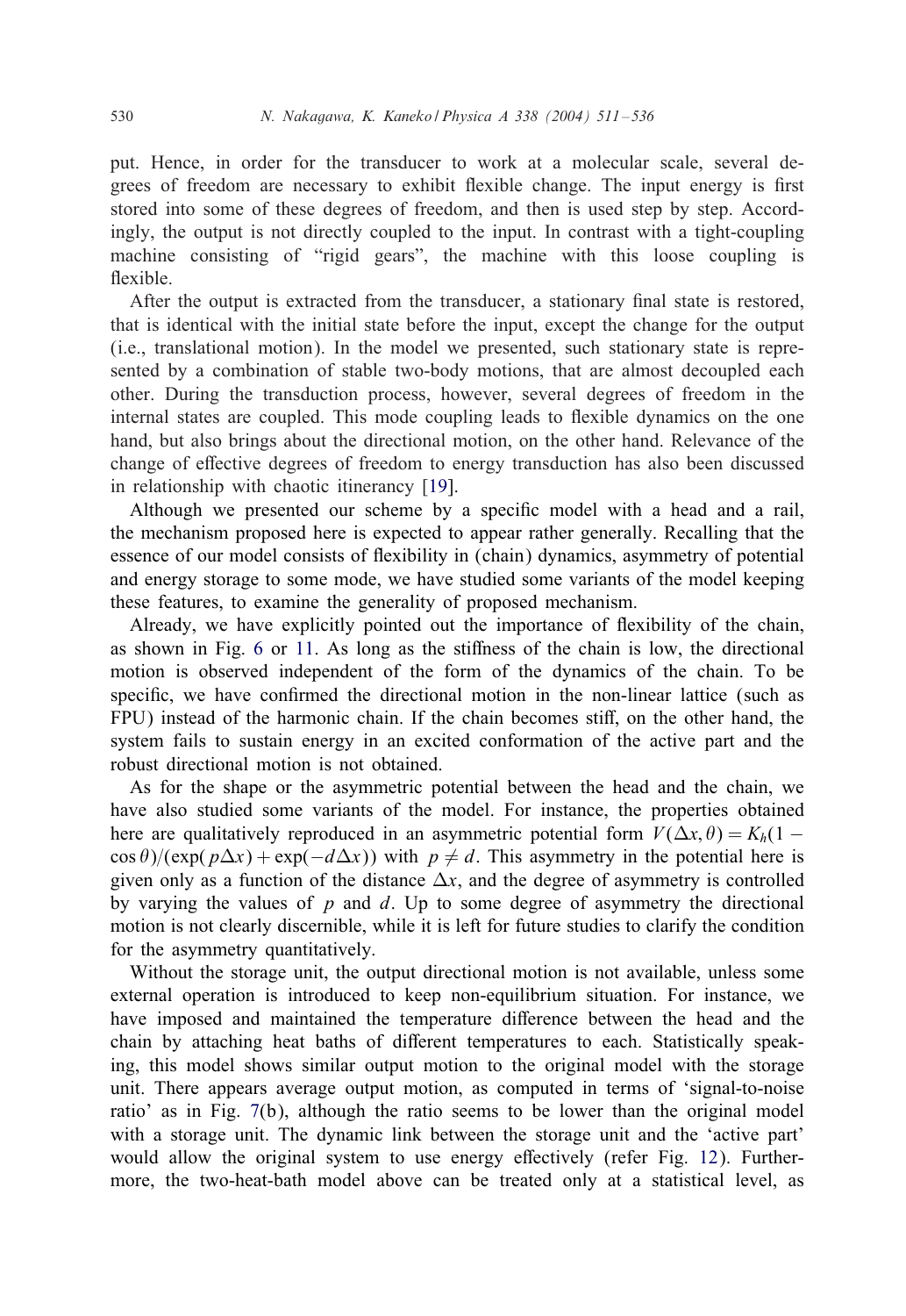in a ratchet model, and the dynamics of each single input event cannot be discussed.<sup>5</sup>

So far we have discussed the mechanism of autonomous energy transducer for a system with a head moving along a chain. Is it generalized to a much broader class of systems? To address this question, we note that we have postulated the flexible dynamics in a system and energy storage, in Section [2.](#page-2-0) Indeed, the model in the present paper is adopted as an example satisfying these two postulates. Recollecting the dynamical systems study throughout the paper, only these two postulates are essential. Hence, it is expected that the autonomous energy transducer is possible rather generally, if a system in concern possess asymmetry for output motion, and flexibility in the system dynamics, energy storage at some part after energy is injected to the system as an input. These features are expected to be rather general in a system with interacting units at a molecular scale, whose conformation exhibits flexible dynamics, following energy input to it.

We note here that each degree of freedom we used in the model does not necessarily have to correspond to an atomic motion. Rather, it may represent a collective variable consisting of a large number of atoms. It should be also noted that the present scheme for the energy transduction is not necessarily restricted to a Langevin system with weak damping, but it is hoped that a model with overdamped dynamics will be constructed that realizes energy transduction with loose coupling by the present scheme. In this sense, the concept of autonomous transducer at a molecular scale, which we have proposed here, would be general and applied widely.

The importance of loose coupling mechanism lies in its adaptability to different conditions. Although the motion is not precisely optimized with regard to the efficiency of the transduction, instead, the present transducer works even if external conditions are changed.

As an extreme case, consider such external condition that makes directional motion much harder. For example, by adding a load to the transducer, it is expected that the output motion is suppressed. Then the question is raised if the fluctuations in the output may also be decreased. If the answer is in the affirmative, the coupling between input and output will be more tight, as added load is increased. In other words, a transducer with loose coupling can show tight coupling depending on external condition. On the other hand, a system designed to have a tight-coupling cannot work as a machine with a loose-coupling, under the change of external condition. It just does not work when the condition is changed.

To check this plasticity of energy transducer with loose-coupling, we have carried out a numerical experiment of our model by adding a load. In order to study the effect of a load, we make a slight modification of the present model; We reverse a condition for fixing the total system, i.e., the head is fixed (e.g., by attached to a glass plate), and the rail (chain) is set free, and its center of mass can move. Due to the friction

 $<sup>5</sup>$  One may notice that the above variant models are quite similar to Feynman's thermal ratchet model [\[5\]](#page-24-0).</sup> In this case, some output motion can be obtained even in sufficiently stiff chains, where the direction of output motion is opposite to the case with the flexible chains, and is same to the direction in thermal ratchet models.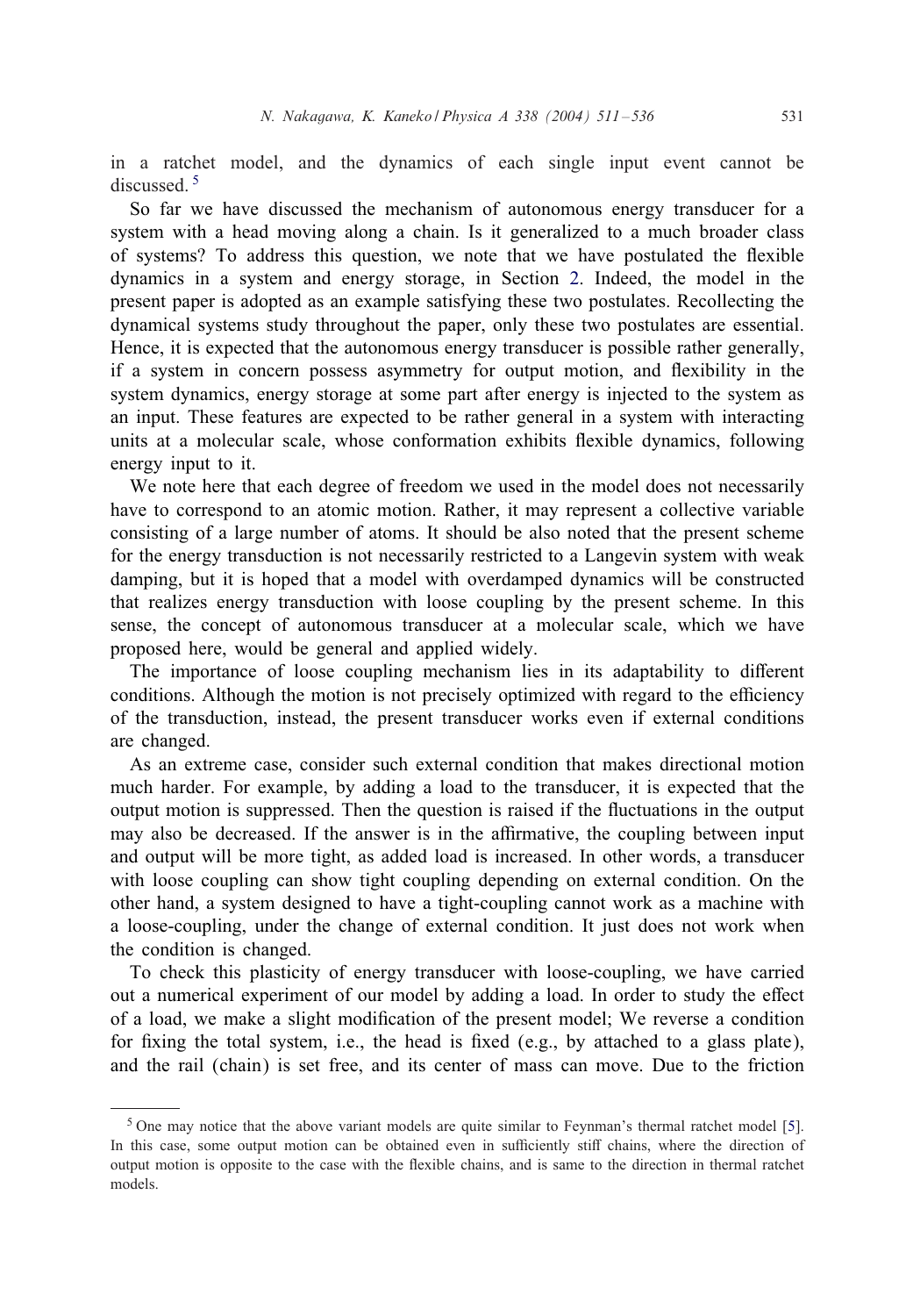<span id="page-21-0"></span>

Fig. 13. Dependence of the distributions of the rail displacement upon imposed load. Frequency distributions of  $\Delta x_0$  is plotted, by using the conformation of the system described in the text.  $T = 0.01$ ,  $\gamma = 0.01$ ,  $E_0 = 0.6$ ,  $K_c = 0.5$  and  $m_\theta = 0.02$ . The solid and dotted lines give distributions for a short  $(N_c = 10)$  and a longer rail  $(N_c = 200)$ , respectively.

from the heat bath, the rail itself imposes a certain amount of load to the head. The amount of the load increases with the length of the rail given by  $N_c$ .

In Fig. 13, the step distributions are displayed for two different lengths of chain,  $(N_c = 10$  and 200). When the length of the chain is short, the mean step size is multiple that is distributed rather broadly by samples, similarly to the original system (refer Fig.  $8(a)$  $8(a)$ ). On the other hand, for a sufficiently long chain, the mean is still kept positive but becomes smaller in amount. Moreover, the distribution gets much sharper. The fluctuations of the output are very small, i.e., the output is almost constant, as is expected in the tight coupling mechanism. Such trend is also observed in the experiments of molecular motors [\[15\]](#page-24-0).

#### 8. Possible application of autonomous energy transducer

A good candidate of the autonomous energy transducer is protein. In applying the present idea to proteins, it is interesting to recall that several reports show that protein is not rigid, but flexible. Actin, a rail protein, is known to be not so stiff, as assumed in the chain of our model. Some proteins are known to take several forms and spontaneously switch over these forms under thermal energy.

Recently, there are several reports on single-molecule protein dynamics, by adopting fluorescent techniques. Some enzymes show long-term relaxation of a time scale of ms to seconds [\[21,22\]](#page-25-0). In particular, oscillatory dynamics with order of seconds are observed in the conformational change of single enzyme molecules, which suggest cyclic dynamics over transient states [\[22\]](#page-25-0). Anomalously long-term energy storage is also observed by Ishijima et al. [\[3\]](#page-24-0). There the chemical energy from ATP hydrolysis is stored in the motor for  $0.1-1$  s and then the energy is used for the directional motion gradually. The energy is used step-by-step for multiple steps [\[4\]](#page-24-0). Oscillatory dynamics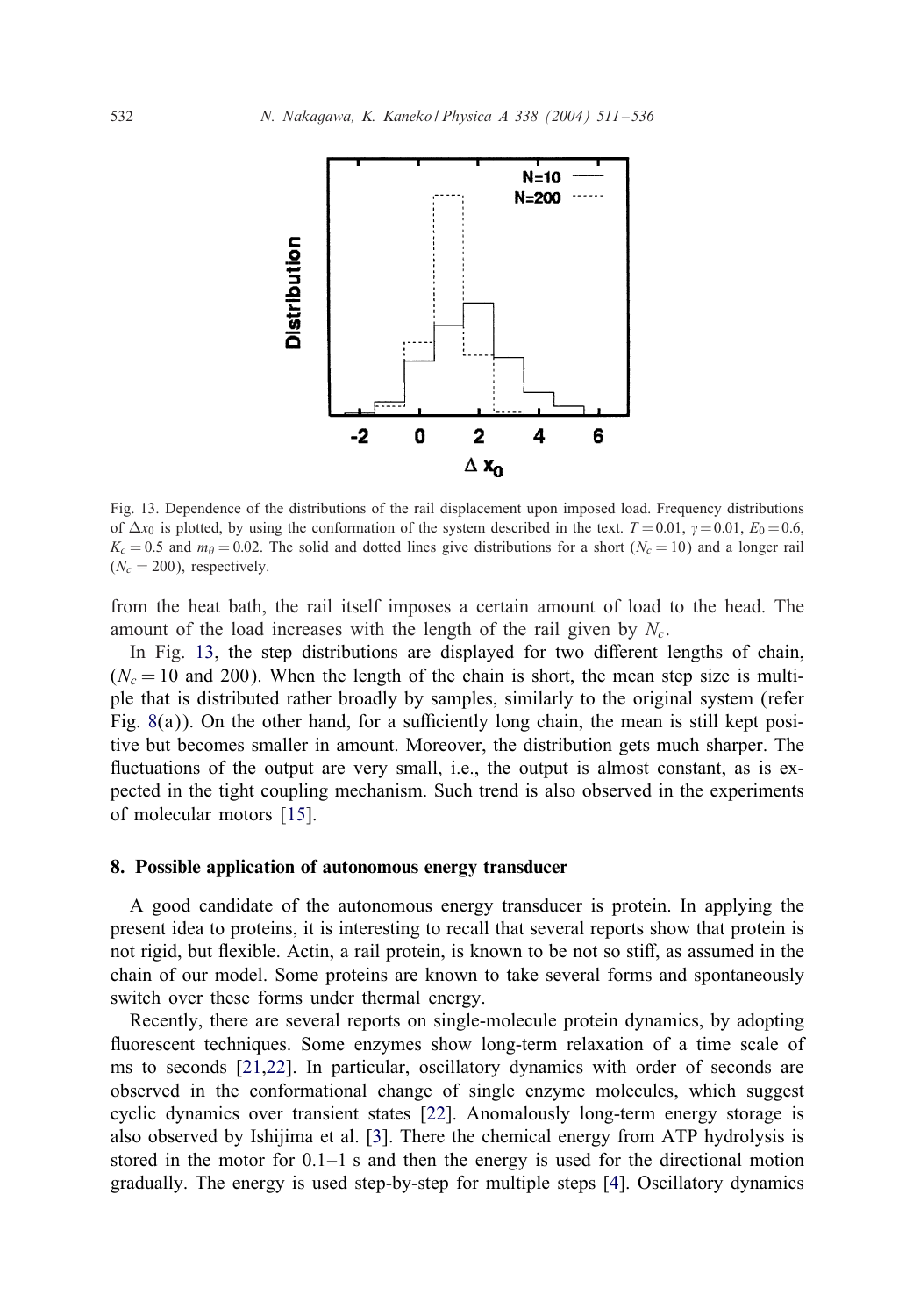are also suggested inDyneinmotor [\[11\]](#page-24-0). Summing up, several experiments support long-term dynamics in the relaxation of protein after excitations, as assumed in the dynamics of our model.

If the output is simply provided by chemical reaction, for instance by hydrolysis of ATP, such dynamical behavior would not be possible. For the dynamics, the proteins in concern should possess a "storage unit" between the domain for chemical reaction and the active part. In the present model, the storage unit is a simple pendulum and is not directly contacted with the heat bath. This is just an idealization, and the storage unit need not be so simple. Also, the obtained results would be valid qualitatively even though a weak contact with the heat bath is added.

From our result, it is postulated that the storage unit should interact with the active part bi-directionally, and the dissipation of energy from the unit is rather weak. Then, multiple step-by-step motion with restorage of the energy is possible. We hope that the storage unit that satisfies the above requisite is discovered in motor proteins.

Although the purpose of our paper is to propose a new general mechanism for loose coupling for energy conversion, application of the idea to a molecular motor may look straightforward. In doing so, however, one might claim that one should construct a model with overdamped dynamics, rather than a model with inertia. Although it should be important to construct an overdamped-dynamics version of the present mechanism, still the present model may be relevant to some molecular motors, for the following reasons.

First, it is not completely sure if the model for biomotor should be definitely overdamped. Proteins there exhibit fluctuations of very slow time scales, while the dynamics to realize directional motion is considerably rapid. The time scale for the stepping motion is suggested to be faster than microsecond order  $[16]$  and could be of nanosecond order, while the waiting time before stepping is milliseconds. In equilibrium, proteins show slow thermal fluctuations of the scale of millisecond or so  $[12,13]$ . Thus, the time scale of the relaxation of protein might be slower than, or of the same order as the stepping motion, in contrast with the standard estimate. It is still open if the stepping of the protein motor should be definitely treated as a overdamped motion. It should also be noted that in the usual estimate for the damping, one uses the viscosity of macroscopic water, whereas if the water around a protein can be treated just as macroscopic water or not is an open question [\[23\]](#page-25-0).

Second, as already mentioned, each variable in our model does not necessarily correspond to the atomic conformation of a protein. Rather it can correspond to some mode at a mesoscopic scale, and the inertia term in our model does not directly correspond to that of an atomic motion. When the head swings along the chain, microscopic conformations do not necessarily return to the original, but may change along the relaxation. As long as some collective mode swings, the present mechanism works. A protein includes a large number of atoms. To understand energy transduction with such large molecule, it is important to use a reduced model with a smaller number of degrees of freedom representing a collective mode consisting of a large number of atoms.

Third, numerical results of the model show rather good agreement with the experimental results in Ref. [\[4\]](#page-24-0). Indeed, the directional motion is obtained by setting the input energy of  $20k_BT$ , corresponding to the available energy via ATP hydrolysis in room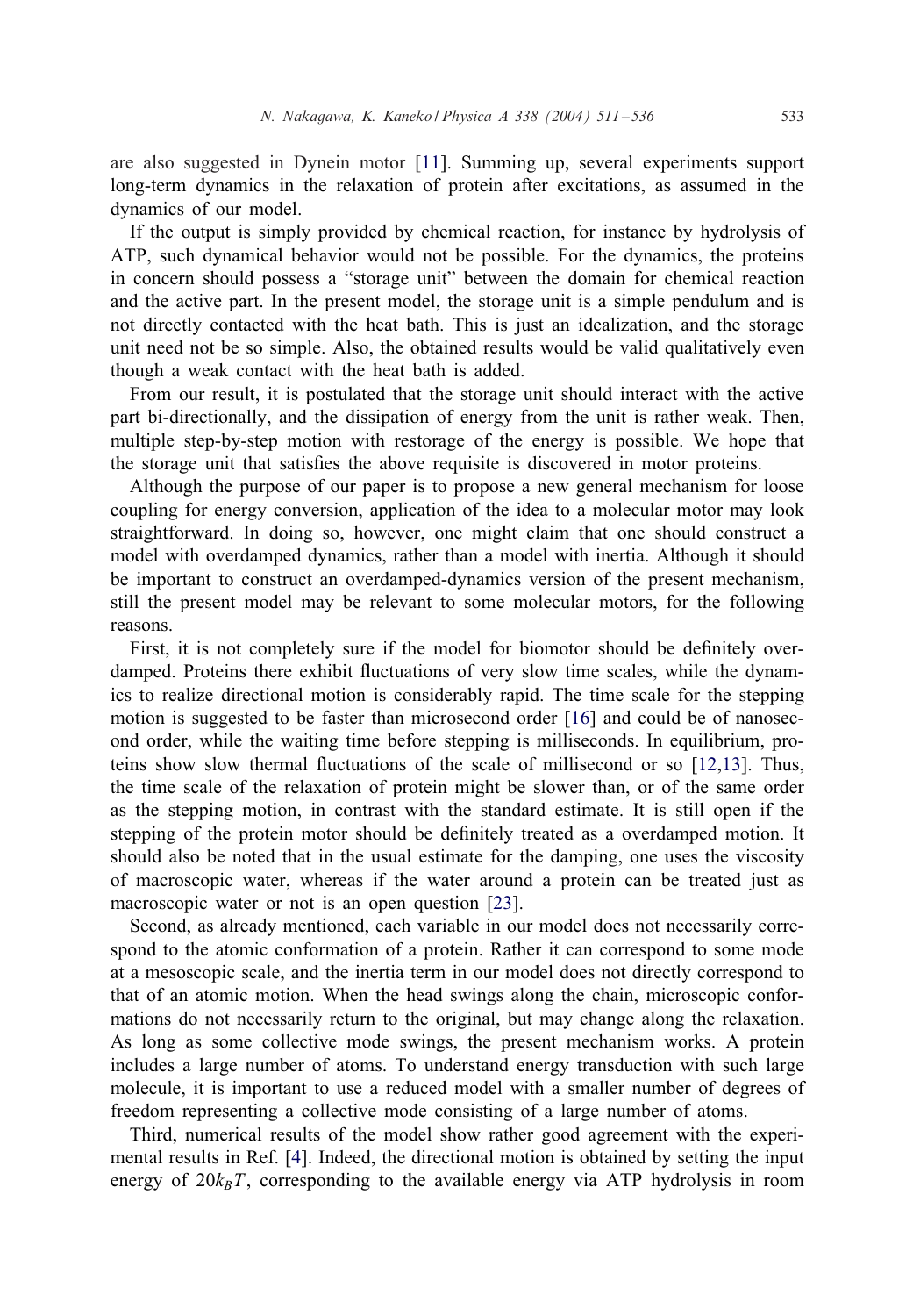temperature. <sup>6</sup> Furthermore, the mean step size and the distribution of steps obtained from the present model agree rather well with those in the experiment (see Fig. [8\(](#page-12-0)a)).

As a theory for loose coupling, thermal ratchet models of various forms are proposed, and they have captured some features of energy conversion. However, some problems remain. First, to attain a reasonable efficiency, one needs to assume a rather tuned timing for the change of switching of potential or the time scale of colored noise. When tuned, the energy conversion often becomes one-to-one. Second, such external switching or a specific form of noise is given externally, and is not given within the theory in a self-contained form. On the other hand, in a Feynmann-type ratchet, use of different temperatures is assumed, but the temperature localized at one part of a molecule is not necessarily well defined. Some exogenous process is required. Third, the ratchet model adopts statistical description, and a single event of dynamics is not pursued, while in the recent single molecule experiments, each event of the conversion from chemical energy of ATP to mechanical work is pursued.

Whether the concept of 'autonomous energy transducer' is valid for biomotor or not has to be judged in experiments. We discuss here possible predictions that can be tested experimentally in molecular motors.

- The mean step size per one ATP hydrolysis is modified by the change of stiffness for the rail filament (see Fig. [6](#page-10-0) for the stiffness dependence of the mean step size.) With the increase of the stiffness, the step motion is expected to decrease. In actin filaments, even longitudinal and rotational stiffnesses of the rail are quite different. Moreover, the stiffness we considered here may correspond to local flexibility on the surface of proteins in the rail, which might be difficult to detect. In spite of these subtle problems for comparison, it should be important to measure *stiffness dependence* of the step motion, to compare our prediction.
- The mean step size is modified also by the change of the amount of energy from ATP hydrolysis. If the amount of input energy is modified, the step size is predicted to change, roughly in proportion to it. Although artificial modification of the available energy by ATP is not easy experimentally, such modification of  $E_0$ , might be already realized by the long-term storage of energy in molecules. If the molecule can store the energy over several times of ATP hydrolysis, the amount of available energy will simply increase. Then, the step size realized in a single sequence would be observed to be significantly large, compared with the usual step size of molecular motors. In such cases, one-to-one correspondence would be lost between ATP hydrolysis and one sequence of stepping.
- Molecular motors can step occasionally even without activation by ATP hydrolysis. A rail element which has experienced stepping of motors accompanied by ATP hydrolysis could possess long-term memory and store a part of energy transduced from the motors during these events. Then, a motor attached to this rail protein would later receive this stored energy and use it for the stepping motion. Similarly,

<sup>6</sup> There is no absolute temperature scale in the present model, and the comparison to experiment is possible by magnitude of input energy (or the potential height). The directional output is obtained by a condition experimentally plausible.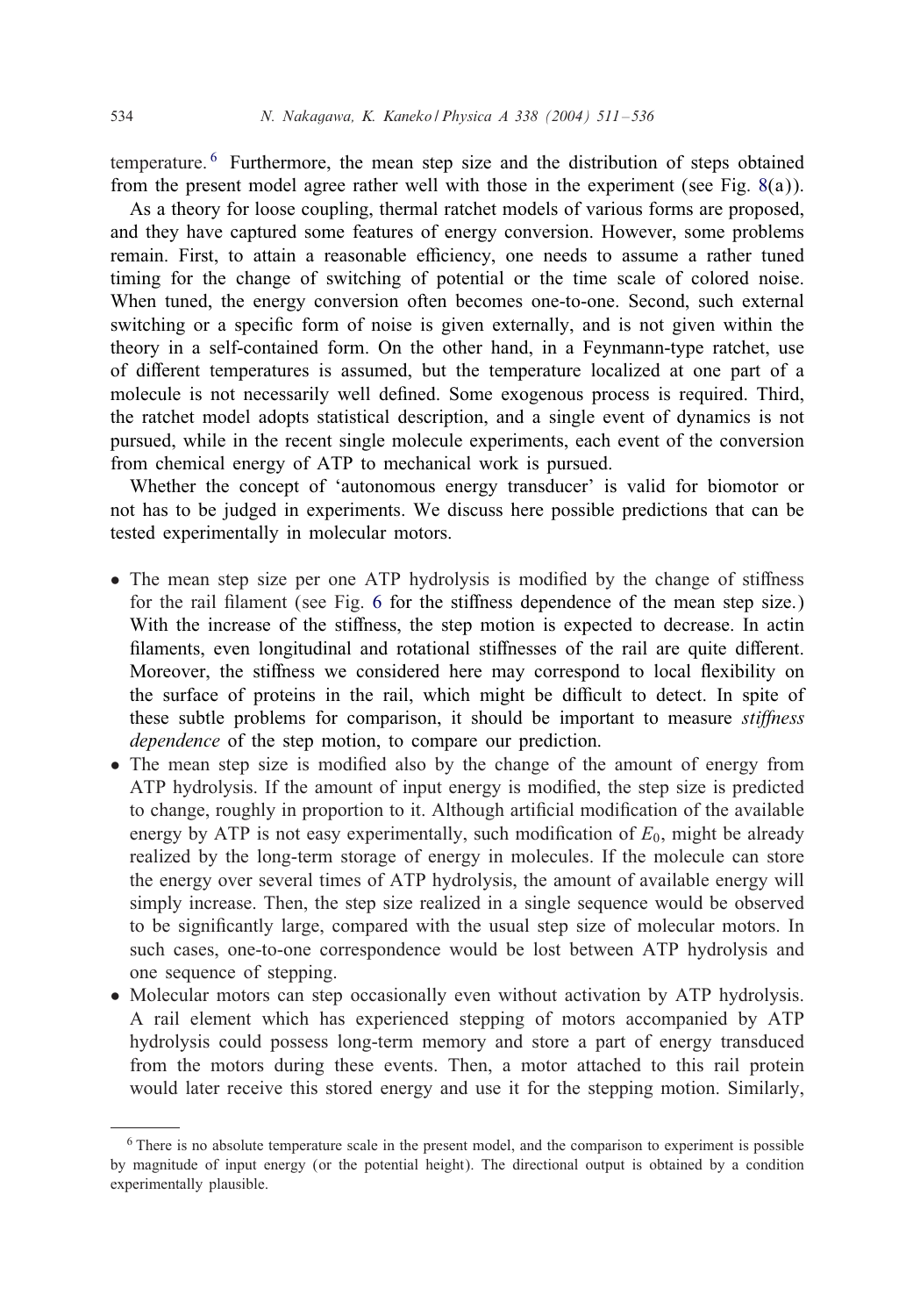<span id="page-24-0"></span>stepping events without ATP may occur due to the energy propagated from the neighboring active motors with sufficient energy from ATP hydrolysis.

• More definite proof for the relevance of autonomous dynamics in the stepping motion could be provided by direct observation of proteins dynamics. Detection of oscillation in conformation over a few periods preceding to the stepping motion will confirm the validity of the autonomous dynamics to biomotors. Measurement of conformational fluctuations with using FRETs or with using optical traps might be effective to explore this point, although for complete test of the theory, rather fine time precision, say nano or microseconds, might be required.

To conclude, we note that design of a nano-scale machine will be interesting that works under the present mechanism. Since our scheme is general and the model is simple, there can be several ways to realize the required situation. With the recent advances in nano-technology, the design of autonomous energy transducer at a molecular scale may be realized in near future.

#### Acknowledgements

We are grateful for stimulating discussion with F. Oosawa, T. Yomo, M. Peyrard and K. Kitamura. We also thank M. Peyrard for critical reading of this manuscript. The present work is supported by Grants-in-Aids for Scientific Research from Japan Society for the Promotion of Science and from the Ministry of Education, Science and Culture of Japan.

## References

- [1] F. Oosawa, S. Hayashi, Adv. Biophys. 22 (1986) 151–183.
- [2] F. Oosawa, Genes Cells 5 (2000) 9–16.
- [3] A. Ishijima, H. Kojima, T. Funatsu, M. Tokunaga, H. Higuchi, T. Yanagida, Cell 92 (1998) 161.
- [4] K. Kitamura, M. Tokunaga, A. Hikikoshi-Iwane, T. Yanagida, Nature 397 (1999) 129–134.
- [5] R.P. Feynmann, in: R.P. Feynmann, R.B. Leighton, M. Sands (Eds.), Lectures in Physics, Vol. 1, Addison-Wesley Publishing Co., Reading, MA, 1963.
- [6] R.D. Vale, F. Oosawa, Adv. Biophys. 26 (1990) 97–134.
- [7] M.O. Magnasco, Phys. Rev. Lett. 71 (1993) 1477–1481.
- [8] F. Jülicher, A. Ajdari, J. Prost, Rev. Mod. Phys. 69 (1997) 1269-1281.
- [9] A. Parmeggiani, F. Jülicher, A. Ajdari, J. Prost, Phys. Rev. E 60 (1999) 2127-2140.
- [10] K. Hatori, H. Honda, K. Matsuno, Biophys. Chem. 75 (1998) 81–85.
- [11] C. Shingyoji, H. Higuchi, M. Yoshimura, E. Katayama, T. Yanagida, Nature 393 (1998) 711–714.
- [12] T. Wazawa, Y. Ishii, T. Funatsu, T. Yanagida, Biophys. J. 78 (2000) 1561–1569.
- [13] H. Yokota, Y. Ishii, T. Wazawa, T. Funasu, T. Yanagida, Biophys. J. 74 (1998) A 46, and private communication with H. Yokota.
- [14] T. Yanagida, M. Nakase, K. Nishiyama, F. Oosawa, Nature 307 (1984) 58–60.
- [15] A. Ishijima, H. Kojima, H. Higuchi, Y. Harada, T. Funatsu, T. Yanagida, Biophys. J. 70 (1996) 383–400.
- [16] M. Nishiyama, E. Muto, Y. Inoue, T. Yanagida, H. Higuchi, Nature Cell Biol. 3 (2001) 425–428.
- [17] N. Nakagawa, K. Kaneko, J. Phys. Soc. Jpn. 69 (2000) 1255–1258.
- [18] N. Nakagawa, K. Kaneko, Phys. Rev. E 67 (2003) 040901(R).